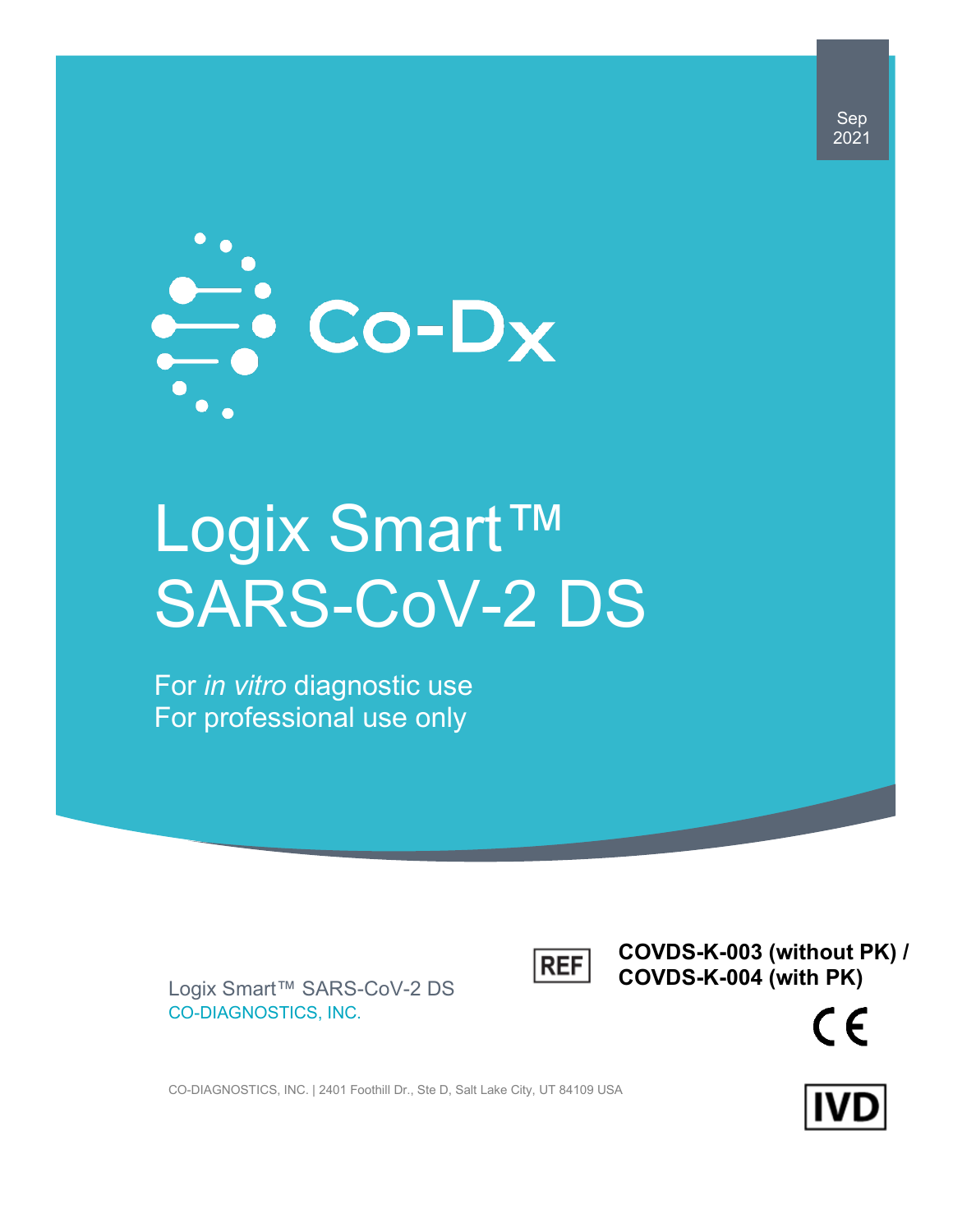

## **Table of Contents**

| $\mathbf{1}$   |  |
|----------------|--|
| $\overline{2}$ |  |
| 2.1            |  |
| 3              |  |
| 4              |  |
| 4.1            |  |
| 4.2            |  |
| 4.3            |  |
| 5              |  |
| 6              |  |
| 6.1            |  |
| 6.2            |  |
| 6.3            |  |
| 6.4            |  |
| $\overline{7}$ |  |
| 7.1            |  |
| 7.2            |  |
| 7.3            |  |
| 7.4            |  |
| 7.5            |  |
| 8              |  |
| 8.1            |  |
| 8.2            |  |
| 8.3            |  |
| 8.4            |  |
| 8.5            |  |
| 9              |  |
| 9.1            |  |
| 9.2            |  |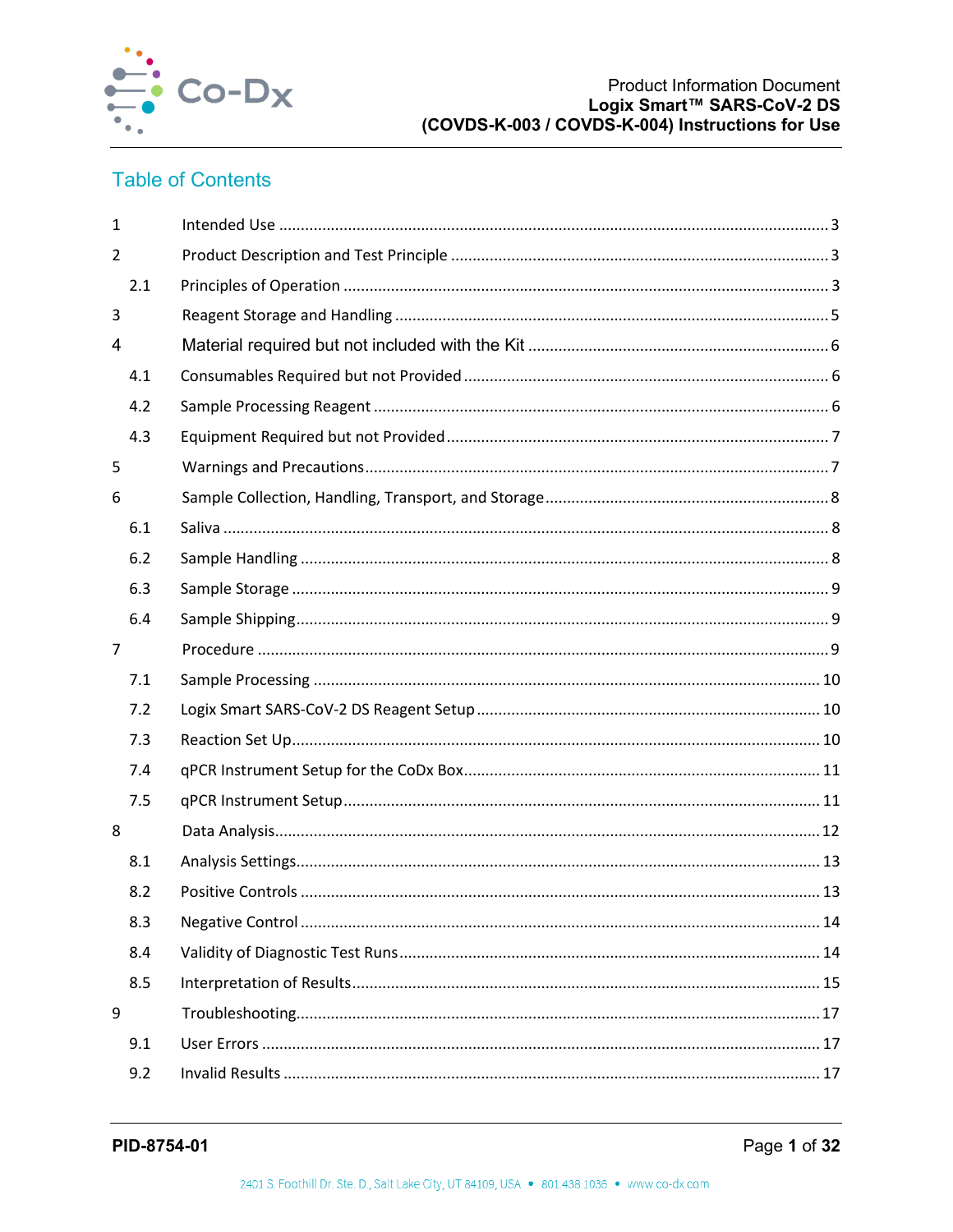

| 10   |  |
|------|--|
| 11   |  |
| 11.1 |  |
| 11.2 |  |
| 11.3 |  |
| 11.4 |  |
| 11.5 |  |
| 11.6 |  |
| 11.7 |  |
| 12   |  |
| 13   |  |
| 14   |  |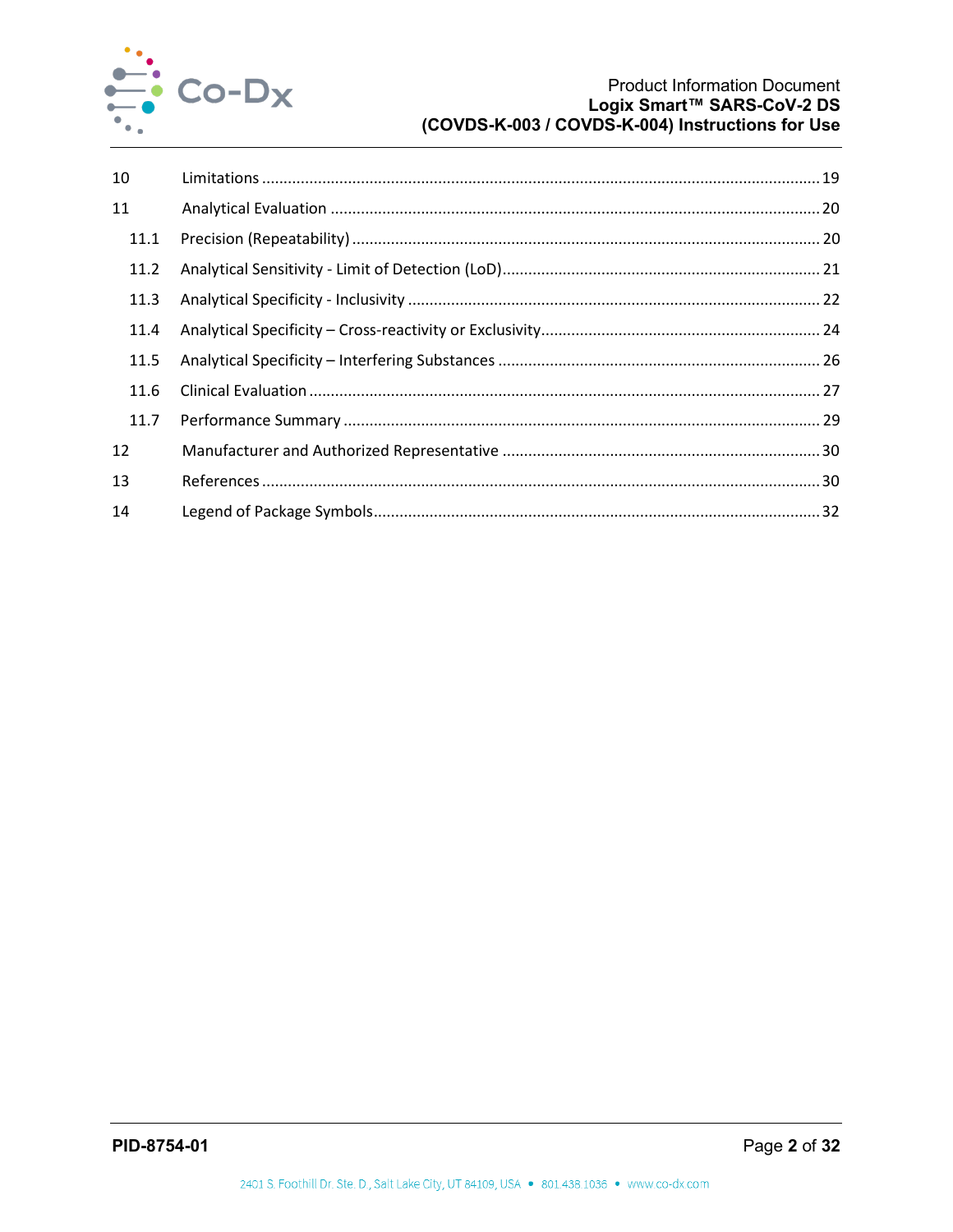

#### <span id="page-3-0"></span>**1 INTENDED USE**

The **Logix Smart SARS-CoV-2 DS** is a real-time multiplex RT-PCR test, using a proprietary primer technology called CoPrimers™, intended for the *in vitro* qualitative detection of nucleic acid from SARS-CoV-2, targeting the *RdRp* and *E* genes, in saliva from individuals suspected of COVID-19. Testing is limited to clinical laboratories environment and operations.

Results are for the identification of SARS-CoV-2 RNA. The SARS-CoV-2 RNA is generally detectable in saliva during the acute phase of infection. Positive results are indicative of the presence of SARS-CoV-2 RNA; clinical correlation with patient history, and other diagnostic information is necessary to determine patient infection status. Positive results do not rule out bacterial infection or co-infection with other viruses. The agent detected may not be the definite cause of disease. Many laboratories are required to report all positive results to the appropriate public health authorities. Laboratories must follow local regulations for reporting requirements.

The **Logix Smart SARS-CoV-2 DS** is intended for use by qualified and trained clinical laboratory personnel specifically instructed and trained in the techniques of real-time PCR and *in vitro* diagnostic procedures.

#### <span id="page-3-1"></span>**2 PRODUCT DESCRIPTION AND TEST PRINCIPLE**

The **Logix Smart SARS-CoV-2 DS** is a real-time reverse transcription polymerase chain reaction (rRT-PCR) multiplex test utilizing the Co-Diagnostics' patented CoPrimer technology (Satterfield B. , 2014) (Poritz & Ririe, 2014). The two sets of CoPrimers are designed to detect RNA from SARS-CoV-2 in saliva from patients who are suspected of COVID-19. This test uses a sample processing technique that eliminates the use of the nucleic acid extraction/purification process.

Each **Logix Smart SARS-CoV-2 DS** kit contains the following components:

- $\triangleright$  Ready-to-use master mix, complete with RNaseP internal positive control to verify sample quality
- $\triangleright$  Positive Control (PC), to verify the performance of the master mix
- $\triangleright$  Nuclease-Free Water as a negative control, to verify the master mix is free of contamination

#### <span id="page-3-2"></span>**2.1 Principles of Operation**

Traditional nucleic acid extraction purifies and isolates nucleic acid from the sample matrix. In contrast, the sample preparation protocol for Logix Smart SARS-CoV-2 DS bypasses traditional extraction and releases nucleic acids in saliva with a brief treatment with Proteinase K. 50 µL of saliva is combined with 2.5 µL of Proteinase K (20 mg/mL). This mixture is vortexed for 1 minute, followed by heating at 95  $\degree$ C for 5 minutes to deactivate Proteinase K. 10 µL of the processed sample is then plated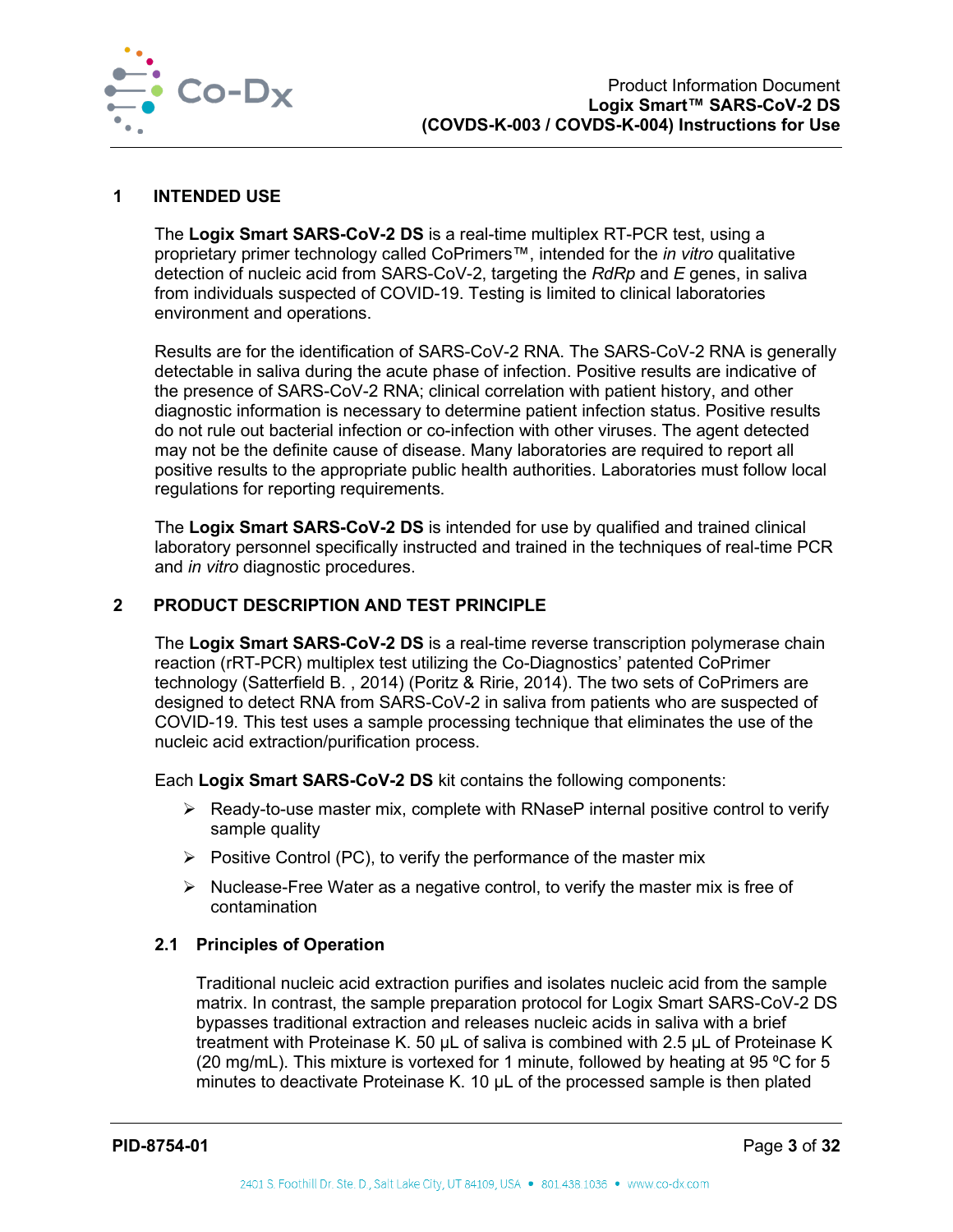

with 10 µL of Logix Smart SARS-CoV-2 DS master mix. The master mix is pre-mixed and contains the necessary

components to perform the reverse transcription converting the RNA into cDNA which is subsequently amplified in the PCR by one of the approved thermocyclers. The master mix does not need to be prepared ahead of time by the user.

The following cycling conditions are used for the reverse transcription and PCR steps:

- $\geqslant$  15 min at 45°C
- $\geqslant$  2 min at 95°C
- $\triangleright$  45 cycles x [3s at 95°C, 32s at 55°C]

**Note:** The 15-minute step at 45°C is the reverse transcription step, where the cDNA is created from the RNA template. The 2-min at 95°C step is to inactivate the reverse transcriptase, and acts as the initial denaturation step for PCR, which is then followed by the cycling for the PCR.

In the PCR process, the capture portion of the CoPrimer anneals to a specific target sequence of the virus while the priming sequence of the CoPrimer anneals to another region downstream from the capture sequence (Satterfield B. , 2014). During the extension phase of the PCR, the 5' nuclease activity of the polymerase degrades the probe, causing the reporter dye to separate from the quencher dye, generating a fluorescent signal. A complementary strand of DNA is also created. In the Logix Smart SARS-CoV-2 DS test the CoPrimers are labeled with FAM (green) and Cal Flour Red 610 (orange). With each cycle, additional reporter dye molecules are cleaved from their respective capture or priming sections, increasing the fluorescence intensity. Fluorescence intensity is monitored at each PCR cycle by the thermocycler.

See [Table 1](#page-5-1) for components included in the kit without PK and [Table 2](#page-5-2) for components include in the kit with PK.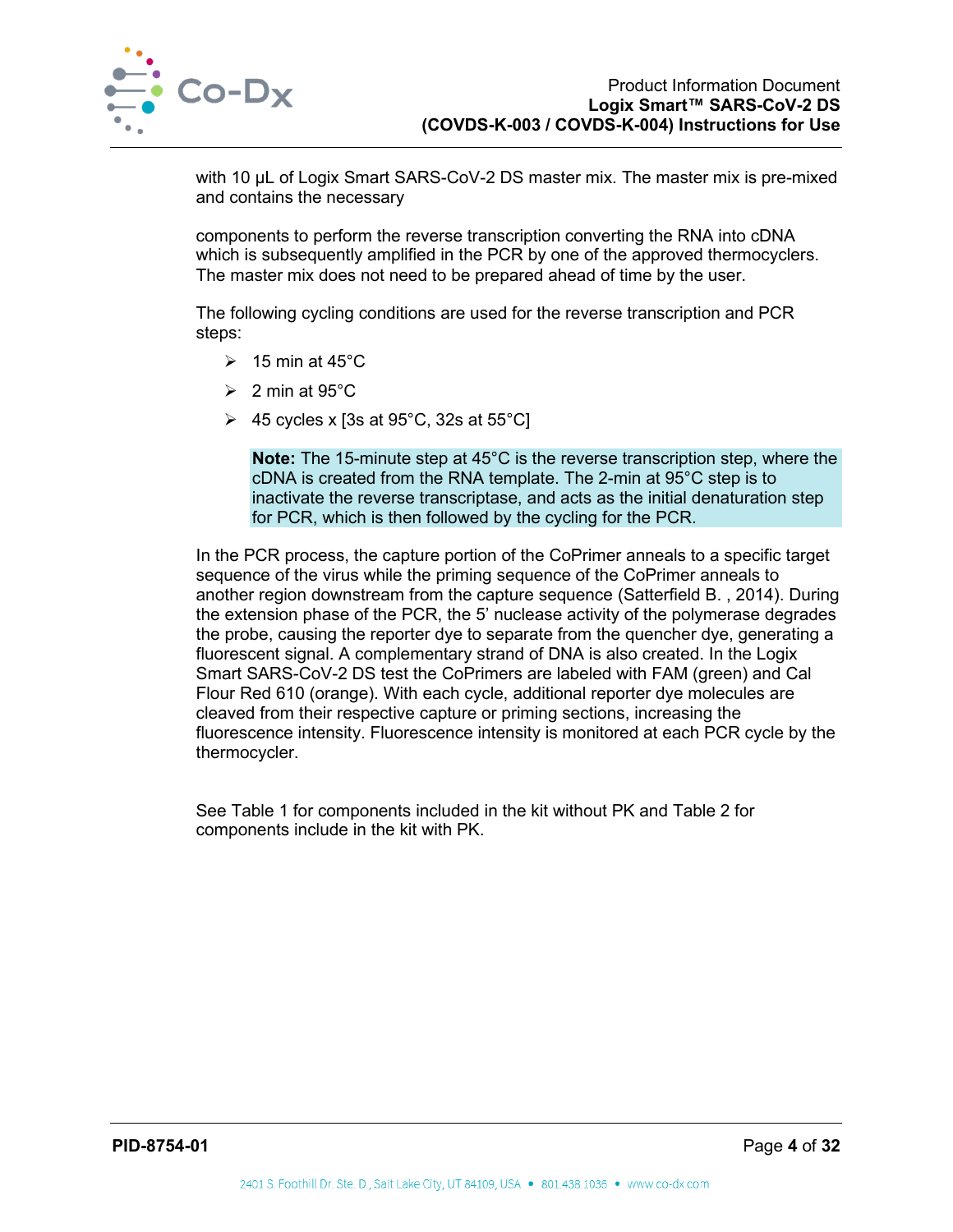

## <span id="page-5-1"></span>**Table 1**

*Components\* Included in the Logix Smart SARS-CoV-2 DS without PK (COVDS-K-003) Kit*

| Cap<br><b>Color</b> | <b>Component</b>                                        | <b>Symbol</b> | Individual<br>Catalog<br><b>Number</b> | <b>Description</b>                                                   | <b>Amount</b>                                                     |
|---------------------|---------------------------------------------------------|---------------|----------------------------------------|----------------------------------------------------------------------|-------------------------------------------------------------------|
| <b>Brown</b>        | Logix Smart<br>SARS-CoV-2 DS<br>Master Mix              | MМ            | COVDS-<br>MM-003                       | Proprietary blend of<br>SARS-CoV-2<br>CoPrimers™ and PCR<br>reagents | $1x1000$ µL (100 reactions)<br>or 1x25000 µL (2,500<br>reactions) |
| <b>Red</b>          | Logix Smart<br>SARS-CoV-2 DS<br><b>Positive Control</b> | <b>PC</b>     | COVDS-PC-<br>003                       | Proprietary blend of<br>SARS-CoV-2 synthetic<br>templates            | $1x1000$ µL (100 reactions)<br>or 1x25000 µL (2,500<br>reactions) |
| <b>Clear</b>        | Nuclease Free<br>Water                                  | <b>NTC</b>    | GEN-NF-<br>001                         | Water free of<br>DNase/RNase activity                                | $1x1000$ µL (100 reactions)<br>or 1x25000 µL (2,500<br>reactions) |

\*Kit components are not sold separately.

## <span id="page-5-2"></span>**Table 2**

*Components\* of Logix Smart SARS-CoV-2 DS with PK (COVDS-K-004) Kit*

| Cap<br><b>Color</b> | <b>Component</b>                                  | <b>Symbol</b> | <b>Individual</b><br>Catalog<br><b>Number</b> | <b>Description</b>                                                                      | <b>Amount</b>                                                   |
|---------------------|---------------------------------------------------|---------------|-----------------------------------------------|-----------------------------------------------------------------------------------------|-----------------------------------------------------------------|
| <b>Brown</b>        | Logix Smart SARS-<br>CoV-2 DS Master<br>Mix       | MМ            | COVDS-MM-<br>004                              | Proprietary blend of<br>SARS-CoV-2<br><b>CoPrimers and PCR</b><br>reagents              | 1x1000 µL (100 reactions) or<br>1x25000 µL (2,500<br>reactions) |
| <b>Red</b>          | Logix Smart SARS-<br>CoV-2 DS Positive<br>Control | <b>PC</b>     | COVDS-PC-<br>004                              | Proprietary blend of<br>SARS-CoV-2 and<br><b>Human</b><br>RNaseP synthetic<br>templates | 1x1000 µL (100 reactions) or<br>1x25000 µL (2,500<br>reactions) |
| <b>Clear</b>        | <b>Nuclease Free</b><br>Water                     | <b>NTC</b>    | <b>GEN-NF-001</b>                             | Water free of<br>DNase/RNase activity                                                   | 1x1000 µL (100 reactions) or<br>1x25000 µL (2,500<br>reactions) |
| <b>Purple</b>       | Sample processing<br>Solution                     | <b>SPS</b>    | SPS-DSR01                                     | Solution of Proteinase<br>ĸ                                                             | 1x300 µL (100 reactions) or<br>1x7500 µL (2,500 reactions)      |

<span id="page-5-0"></span>\*Kit components are not sold separately.

## **3 REAGENT STORAGE AND HANDLING**

Note the following during storage and handling:

 $\triangleright$  If one or more of the components are not frozen upon receipt or are compromised during shipment, contact your distributor. The **Logix Smart SARS-CoV-2 DS** test kit is shipped on dry ice and the components of the kit should arrive frozen.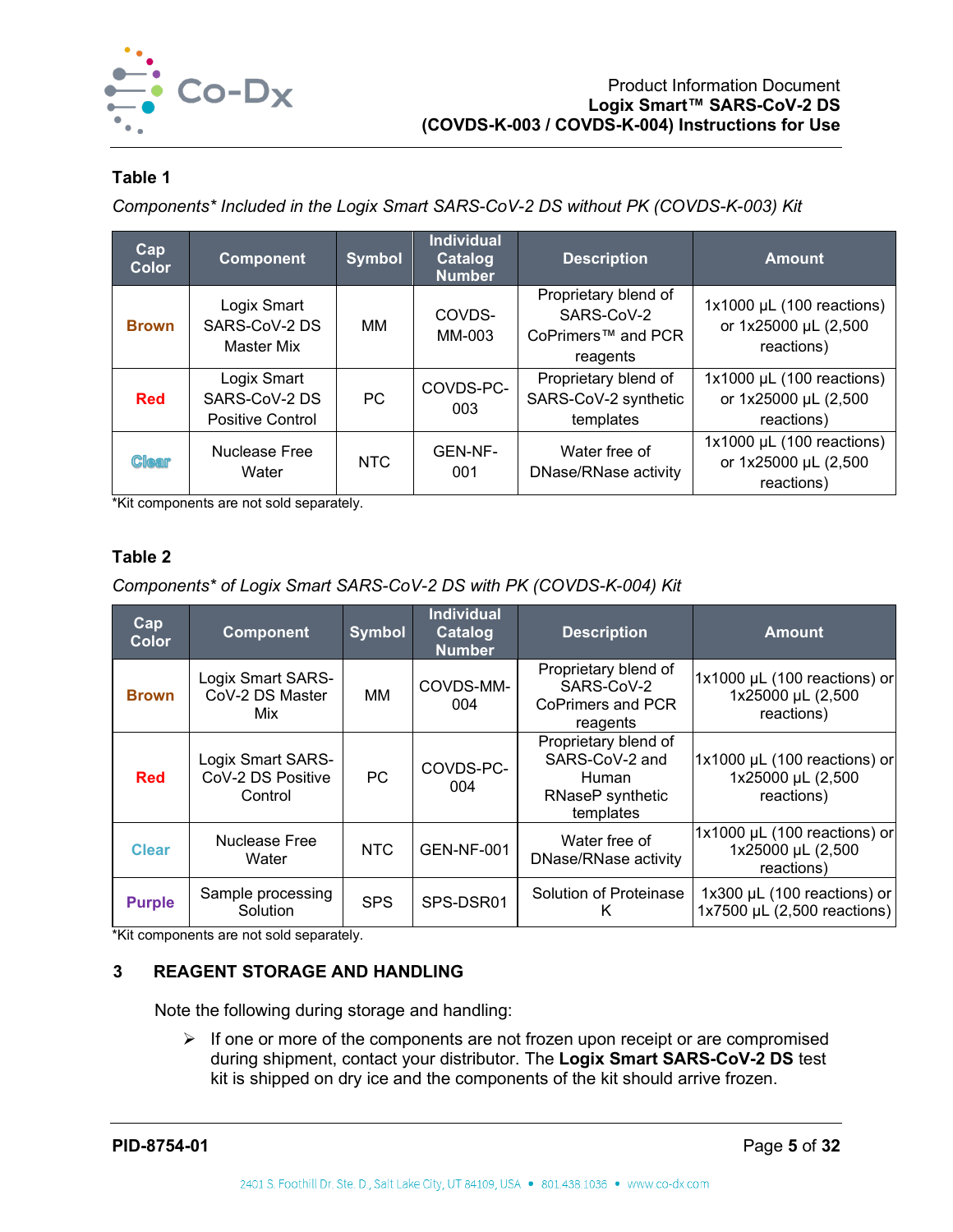

- $\triangleright$  Store all components immediately at or below -20 $\degree$ C to prevent degradation of reagents.
- Always work with each **Logix Smart SARS-CoV-2 DS** component on ice. Make aliquots, if necessary, to avoid multiple freeze/thaw cycles.
- $\triangleright$  If you work in an area prone to power outages, it is recommended to have a backup generator for your freezer as well as a temperature data log to ensure that the **Logix Smart SARS-CoV-2 DS** test kit remains frozen at -20°C.
- $\triangleright$  Store the Sample Processing Solution, containing Proteinase K, below -20 $^{\circ}$ C. It does not freeze at -20°C but maintains its liquid state.
- $\triangleright$  Stability data for the product is currently being collected, results will be published, and new Instructions for Use updated will reflect the stability conditions.

## <span id="page-6-1"></span><span id="page-6-0"></span>**4 MATERIAL REQUIRED BUT NOT INCLUDED WITH THE KIT**

#### **4.1 Consumables Required but not Provided**

Consumables required but not provided include the following:

- $\triangleright$  Disposable, powder-free gloves and lab coats
- $\triangleright$  Disposable pipette tips with filters
- $\triangleright$  A solution of 10% bleach or other appropriate cleaning solution that degrades nucleic acids
- $\triangleright$  PCR plates or strip tubes for the thermocycler

#### <span id="page-6-2"></span>**4.2 Sample Processing Reagent**

The sample processing reagents validated for use with the Logix Smart SARS-CoV-2 DS are displayed in [Table 3.](#page-6-3) Only Sample Processing Solution (Co-Diagnostics, Inc., SPS-DSR01) is provided in the kit COVDS-K-004.

## <span id="page-6-3"></span>**Table 3**

#### *Sample Processing Reagents Validated but Not Included with the Test*

| <b>Sample Treatment Reagent</b>                    | <b>Manufacturer</b>      | Catalog # | <b>Volume Added to</b><br><b>Sample</b> |
|----------------------------------------------------|--------------------------|-----------|-----------------------------------------|
| <b>Sample Processing Solution</b>                  | Co-Diagnostics           | SPS-DSR01 | $2.5 \mu L$                             |
| MagMAX <sup>™</sup> Viral/Pathogen<br>Proteinase K | Thermo Fisher Scientific | A42363    | $2.5$ µL                                |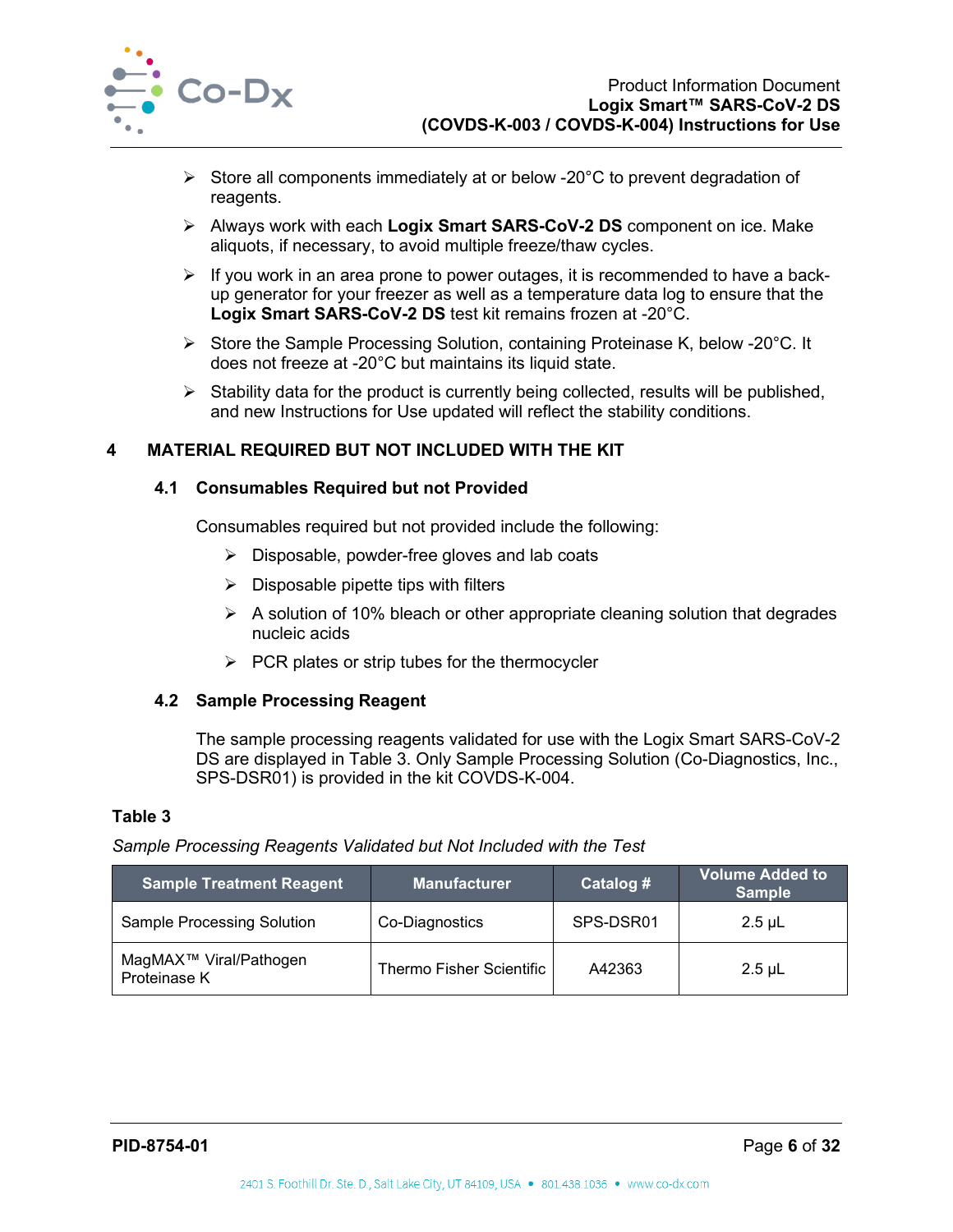

## <span id="page-7-0"></span>**4.3 Equipment Required but not Provided**

Equipment that is required but not provided includes the following:

- $\triangleright$  Several micropipettes capable of pipetting volumes from 5 µL to 1000 µL
- $\triangleright$  A cold block or ice
- $\triangleright$  A vortex and centrifuge
- $\triangleright$  A Class II Biosafety cabinet, ideally in a BSL-2 containment facility, for sample processing
- $\triangleright$  A heat block capable of reaching 95°C
- $\triangleright$  A PCR workstation, for master mix plating and setup.
- $\triangleright$  A thermocycler (See [Table 4\)](#page-7-2).

#### <span id="page-7-2"></span>**Table 4**

#### *Thermocyclers Validated but Not Included with the Test*

| <b>Thermocycler Machine</b>                             | <b>Catalog</b><br><b>Number</b> | <b>Manufacturer</b>                              | <b>Number of</b><br>wells |
|---------------------------------------------------------|---------------------------------|--------------------------------------------------|---------------------------|
| CoDx Box Cycler                                         | CODX-BOX-001                    | Co-Diagnostics, Inc.                             | 48                        |
| Mic qPCR Cycler                                         | MIC-4                           | <b>BMS, Bio Molecular Systems</b>                | 48                        |
| QuantStudio™ 5 Real-Time PCR<br>System                  | A34322                          | Applied Biosystems (Thermo<br>Fisher Scientific) | 96                        |
| CFX 96 Touch Real-Time PCR<br><b>Detection System</b>   | 1855195                         | Bio-Rad                                          | 96                        |
| Applied Biosystems 7500 Fast DX<br>Real-Time Instrument | 4406984                         | Thermo Fisher Scientific<br>(Applied Biosystems) | 96                        |

## <span id="page-7-1"></span>**5 WARNINGS AND PRECAUTIONS**



#### **WARNING!**

Before performing any testing or running any patient sample, verify that all instruments have been properly installed, calibrated, and are well maintained. Do **not** use instruments with an outdated calibration.

As with any diagnostic or laboratory experiment, good laboratory practices for molecular biology is essential to the proper performance of the qPCR or any laboratory experiment. Attention should be taken to the procedures particular to the molecular diagnostics procedures. Due to the high sensitivity of **Logix Smart SARS-CoV-2 DS** and the qPCR technology, care should be taken while handling samples and materials while performing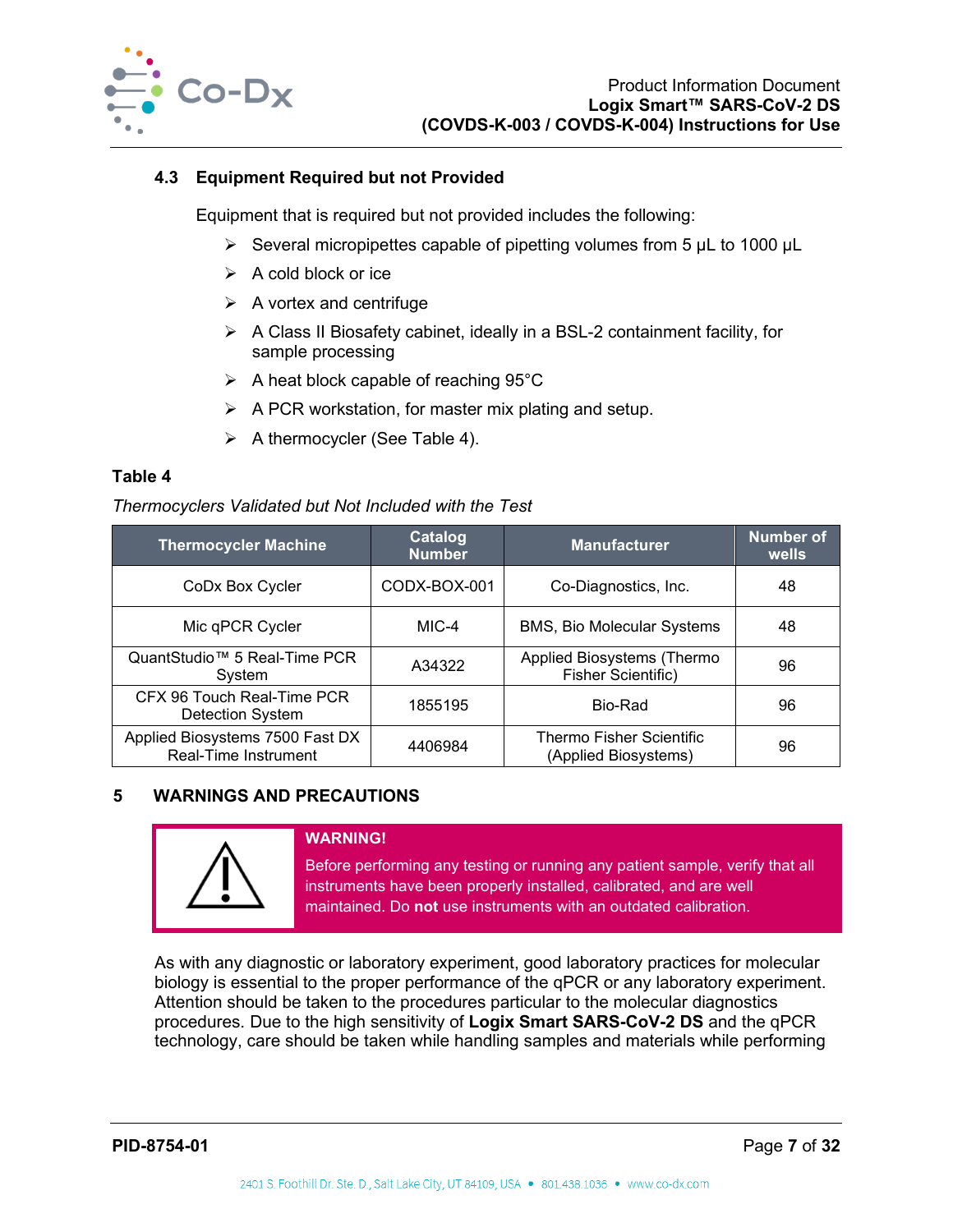

the assay to keep reagents and amplification mixtures free of contamination. Users should do the following:

- $\triangleright$  Use sterile pipette tips with filters.
- $\triangleright$  Use standard precautions when handling any patient samples, as they may contain infectious agents.
- $\triangleright$  Store and extract positive materials (specimens, positive controls, and amplicons) separately from other reagents.
- $\triangleright$  Always use nuclease-free water, provided with this kit.
- Consult appropriate Safety Data Sheets (SDS) for safety. The SDS for the **Logix Smart SARS-CoV-2 DS** is provided with the shipment. If not provided with the shipment, the SDS can be retrieved from Co-Diagnostics website at the link: <http://co-dx.com/products/diagnostic-solutions/>
- $\triangleright$  To prevent contamination, it is required to use Good Laboratory Practices for Molecular Biology, which requires a unidirectional workflow and the separation of negative and positive materials.
- $\triangleright$  Always use the most recent version of this document as more information is added with future studies. This can be downloaded for free at [http://co](http://co-dx.com/resources/instructions-for-use/)[dx.com/resources/instructions-for-use/](http://co-dx.com/resources/instructions-for-use/)

## <span id="page-8-0"></span>**6 SAMPLE COLLECTION, HANDLING, TRANSPORT, AND STORAGE**

The sample selection, collection, storage, and handling play an essential part in the performance of nucleic acid assays. If the laboratory does not have internal procedures for selection, collection, storage, and handling of the patient specimen, this section provides some basic guidelines in case of need; however, laboratories should follow internal validation and procedures for sample selection, collection, transport, and storage, and any other handling procedure.

For more information, visit the CDC's and WHO's websites in the following addresses:

- CDC <https://www.cdc.gov/coronavirus/2019-nCoV/lab/index.html>
- WHO [https://www.who.int/emergencies/diseases/novel-coronavirus-2019/technical](https://www.who.int/emergencies/diseases/novel-coronavirus-2019/technical-guidance/laboratory-guidance)[guidance/laboratory-guidance](https://www.who.int/emergencies/diseases/novel-coronavirus-2019/technical-guidance/laboratory-guidance)

#### <span id="page-8-1"></span>**6.1 Saliva**

Collect 2-3 mL of saliva into a sterile, leak-proof, screwcap container. No food or drink should be consumed within 30 minutes of sample collection.

## <span id="page-8-2"></span>**6.2 Sample Handling**

Laboratory workers should wear appropriate personal protective equipment (PPE), which includes disposable gloves, laboratory coat/gown, and eye protection when handling potentially infectious specimens.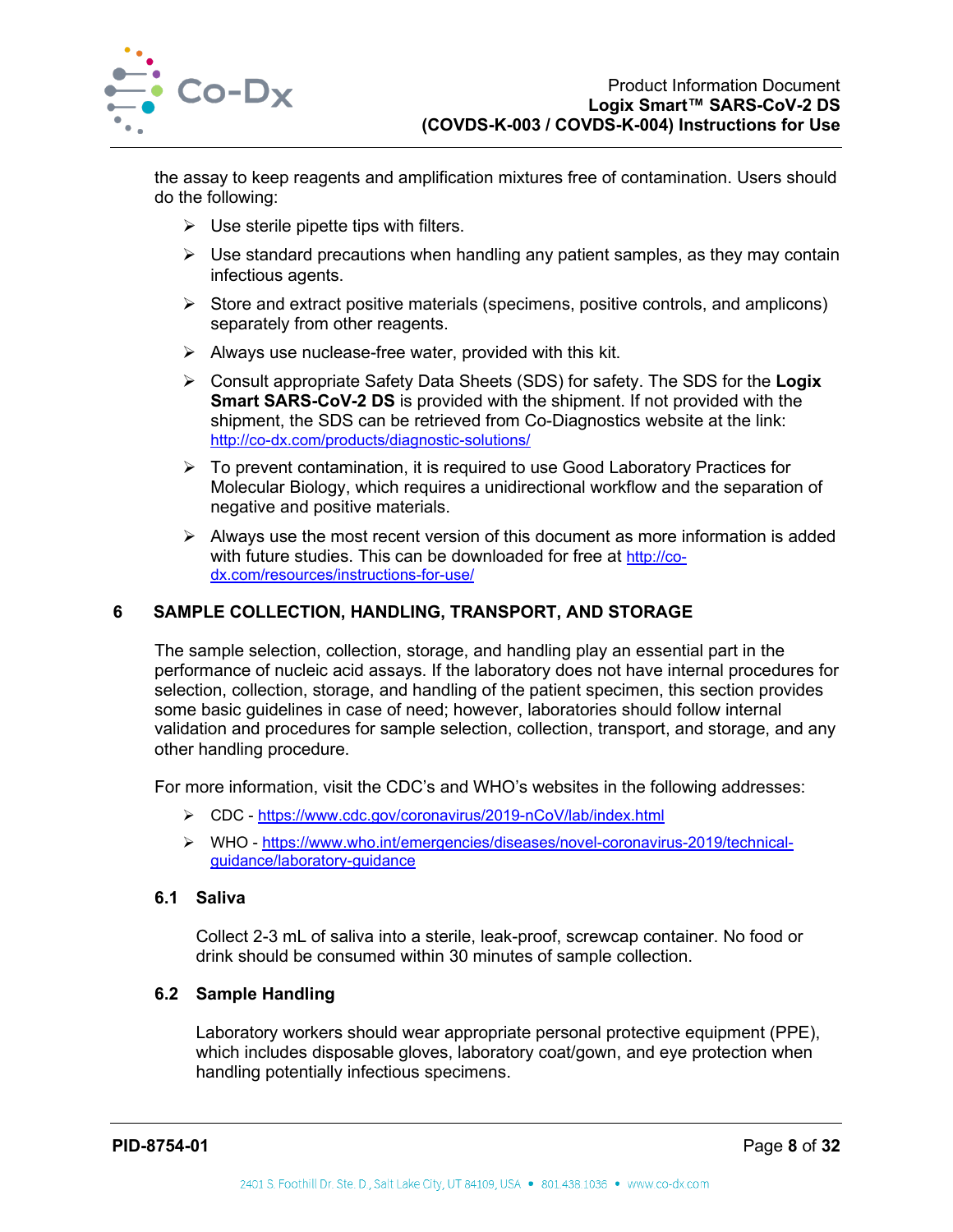

Clinical specimens from patients suspected or confirmed to be infected with COVID-19 should be conducted under a certified Class II biosafety cabinet in a BSL-2 containment facility. More details are provided in the *Biosafety in Microbiological and Biomedical Laboratories (BMBL)* (CDC, 2009) or the *WHO Laboratory Biosafety Manual* (WHO, 2004).

For specific instructions on the handling of clinical specimens for coronavirus disease 2019, see also the CDC's webpage for the *Interim Laboratory Biosafety Guidelines for Handling and Processing Specimens Associated with Coronavirus Disease 2019* (COVID-19) (CDC, 2020).

#### <span id="page-9-0"></span>**6.3 Sample Storage**

Store specimens at 2-8°C for up to 72 hours after collection. If a delay in testing or shipping is expected, store specimens at -70°C or below. Avoid repeated freezing and thawing of a specimen. If a specimen is kept for retesting, it should be aliquoted in different tubes to avoid freezing and thawing cycles. The temperature in the storage areas should be monitored and recorded regularly to identify potential fluctuations. Domestic refrigerators/ freezers with wide temperature fluctuations are not suitable for the storage of frozen specimens (CDC, 2020).

#### <span id="page-9-1"></span>**6.4 Sample Shipping**

Specimens known to be, or suspected of, containing SARS-CoV-2 that require shipment by air should be shipped on dry ice as a Biological Substance Category B, UN3373. International regulations, as described in the WHO *Guidance on Regulations for the Transport of Infectious Substances 2015-2016,* should be followed (CDC, 2020). If ground transportation is needed, the specimen should be shipped frozen overnight with enough ice to keep it frozen throughout transit. After the collection of the sample and transfer to the clinical lab, the sample will receive an entry into the laboratory system.

## <span id="page-9-2"></span>**7 PROCEDURE**

The World Health Organization recommends recording the full name, date of birth, contact information, and the time and date of collection of the patient sample. Additionally, the following information could also be collected:

- $\triangleright$  Symptoms, date of onset, duration of symptoms, contact with known COVID-19 cases (e.g., family member).
- $\triangleright$  Comprehensive travel history (dates, place, duration of visit, etc.).

In case of questions or assistance handling or using **Logix Smart SARS-CoV-2 DS**, contact the Co-Diagnostics, Inc. Laboratory (USA) by calling +1 801-438-1036 ext. 3, or email Customer Support [support@co-dx.com,](mailto:support@co-dx.com) or visit our website at [www.co](http://www.co-dx.com/contact/)[dx.com/contact/.](http://www.co-dx.com/contact/)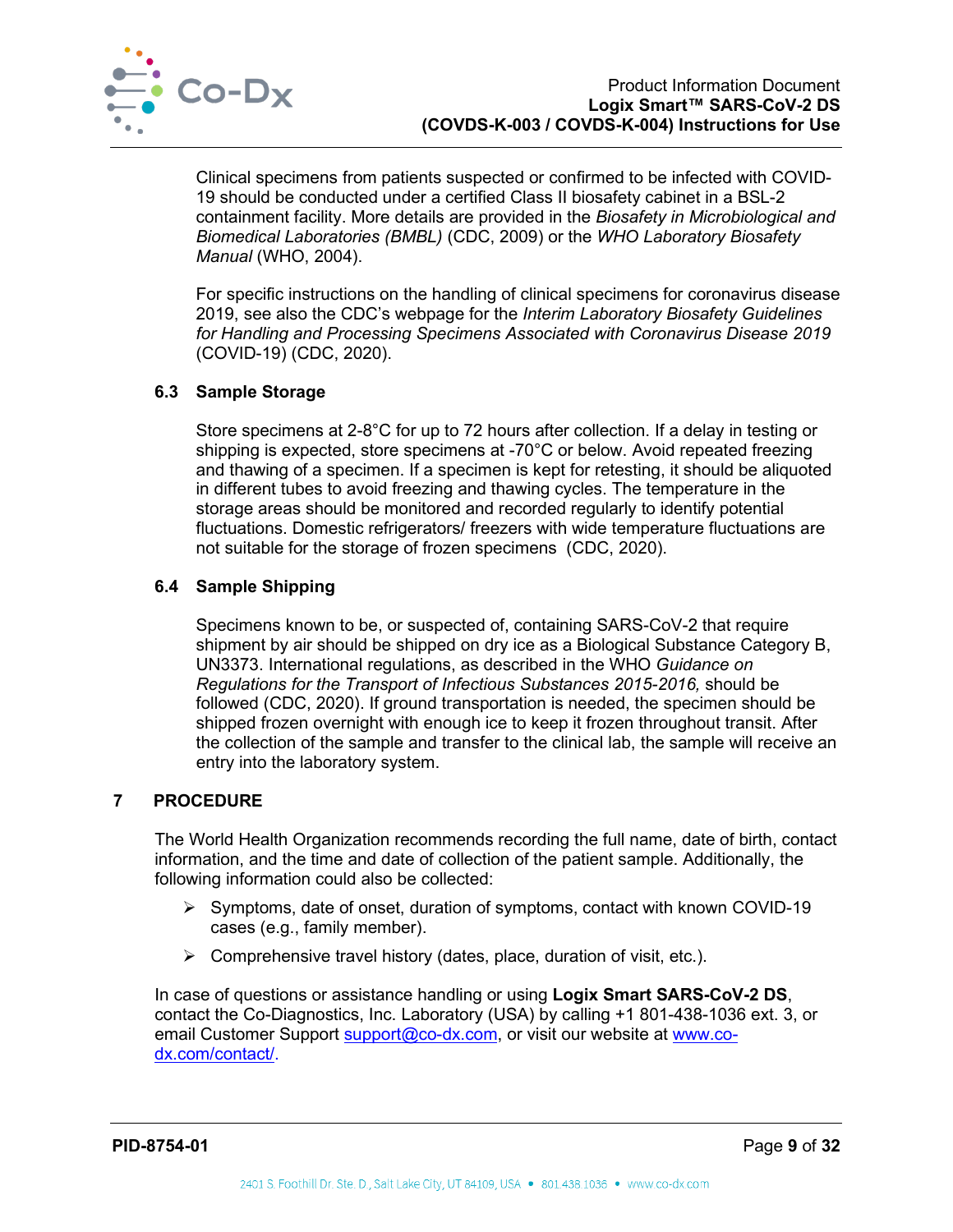

#### <span id="page-10-0"></span>**7.1 Sample Processing**

The **Logix Smart SARS-CoV-2 DS** test kit requires no sample extraction, only a brief sample processing procedure. To process a sample, perform the following steps:

- $\triangleright$  Step 1: Vortex the saliva sample for 1 minute to help reduce the viscosity of the sample.
- $\triangleright$  Step 2: Add 2.5 µL of sample processing solution to a microcentrifuge tube, strip tube, or plate along with 50 µL of the vortexed saliva and cover.
- $\triangleright$  Step 4: Vortex for 1 minute, and briefly centrifuge.
- Step 5: Heat the sample at 95°C for 5 minutes in a heat block or thermocycler to lyse the cells, releasing the nucleic acids, and inactivating the proteinase K.
- $\triangleright$  Step 6: Allow samples to cool to room temperature before plating.

#### <span id="page-10-1"></span>**7.2 Logix Smart SARS-CoV-2 DS Reagent Setup**

Note the following during reagent setup:

- $\triangleright$  When preparing reagents, clean all working surfaces with fresh 10% bleach solution followed by molecular grade alcohol or another equivalent method of cleaning that disinfects and degrades nucleic acids.
- All **Logix Smart SARS-CoV-2 DS** master mix, Positive Control (PC), nuclease-free water (used as a no-template control [NTC]), and sample tubes should be vortexed for 3 seconds and briefly spun down before using to ensure properly mixed reagents and to remove any condensation or residue from the lids.
- Thaw all reagents and samples on **ice**, or a cold block, before starting setup.

#### <span id="page-10-2"></span>**7.3 Reaction Set Up**

- 7.3.1 Every reaction setup should include enough reaction wells for the number of patient samples and at least one positive control and one NTC (# patient samples  $+2$  = total reaction wells needed). Example: 5 patient samples to test  $+$  1 PC well  $+$  1 NTC well = 7 total reaction wells.
- 7.3.2 All pipetting should be done on ice, if possible. Pipetting of PC and sample elution should be done in a separate area, or at a separate time, from master mix and NTC. Change pipette tips in-between patient sample elution and change pipette tips after pipetting each component. Pipet the PC last, if possible, to avoid contamination events.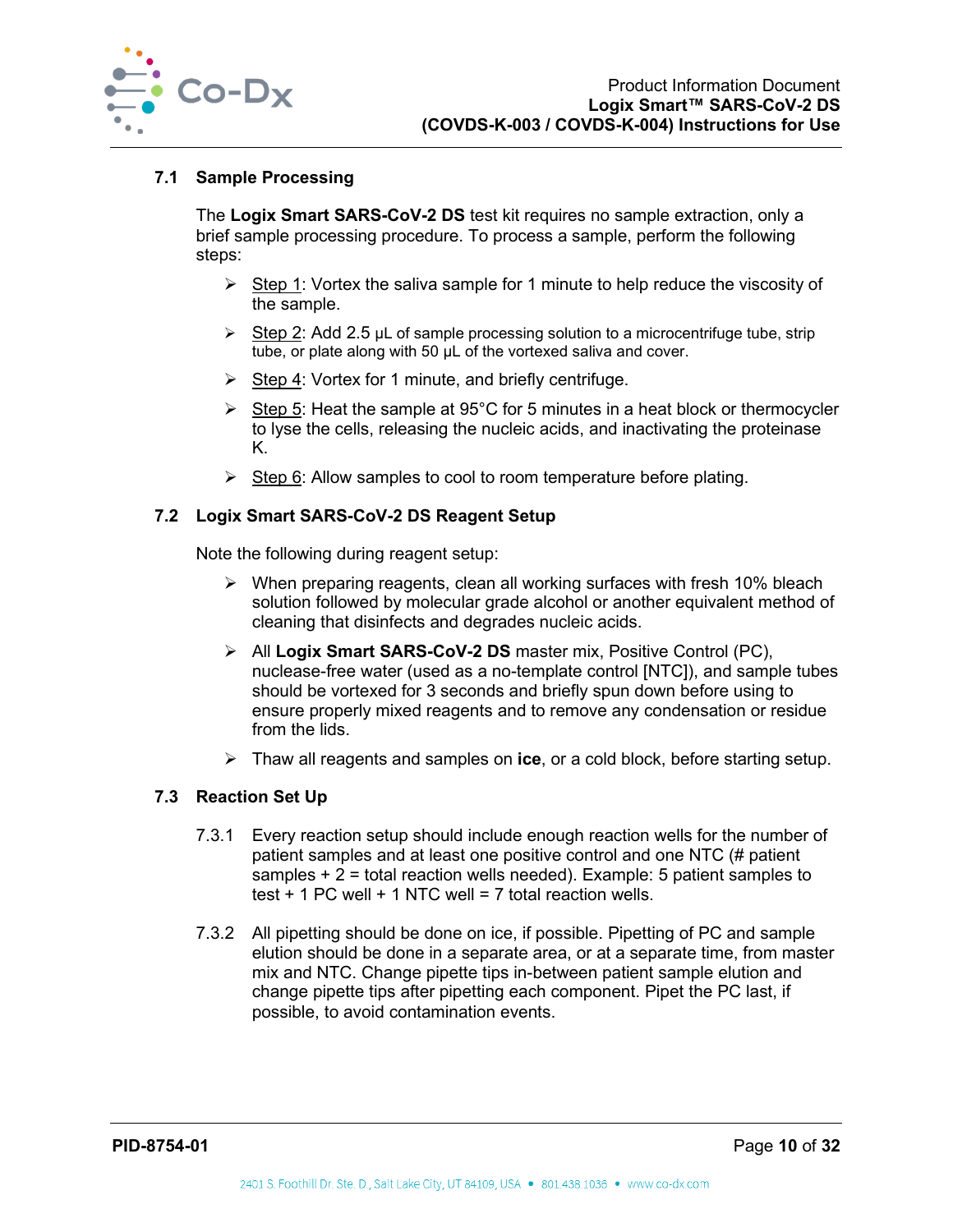

- 7.3.3 Pipet 10 µL of master mix into each well being used in an appropriate optical plate or optical reaction tube (example: CoDx Box real-time PCR instrument uses 48-well reaction tubes).
- 7.3.4 Pipet 10 µL of the patient sample (after heat treatment) or 10 µL of a control (NTC and PC) to the appropriate well(s). At least one positive control and one NTC must be included in each run.
- 7.3.5 Seal the reaction plate with an optical adhesive film or the reaction tubes with appropriate lids.
- 7.3.6 Place plate or tubes into the real-time PCR instrument in the correct orientation and start the run.

## <span id="page-11-0"></span>**7.4 qPCR Instrument Setup for the CoDx Box**

When using the CoDx Box Cycler (CODX-BOX-001), contact customer support by email [support@co-dx.com,](mailto:support@co-dx.com) or visit our website at [www.co-dx.com/contact/](http://www.co-dx.com/contact/) for download of the template file for a quick setup of the CoDx Box Cycler. The template file comes pre-programmed with the PCR instrument setup described in the section below.

When using other thermocycler than the CoDx Box (CODX-BOX-001), please, follow the instrument's manual of instructions to manually enter the PCR instrument setup parameters described below.

## <span id="page-11-1"></span>**7.5 qPCR Instrument Setup**

7.5.1 Define the settings as displayed in [Table 5.](#page-11-2)

## <span id="page-11-2"></span>**Table 5**

*qPCR Instrument Setup*

| <b>Item</b>            | <b>Setting</b> |
|------------------------|----------------|
| <b>Reaction Volume</b> | $20 \mu L$     |
| Ramp Rate              | Default        |
| Passive Reference      | None           |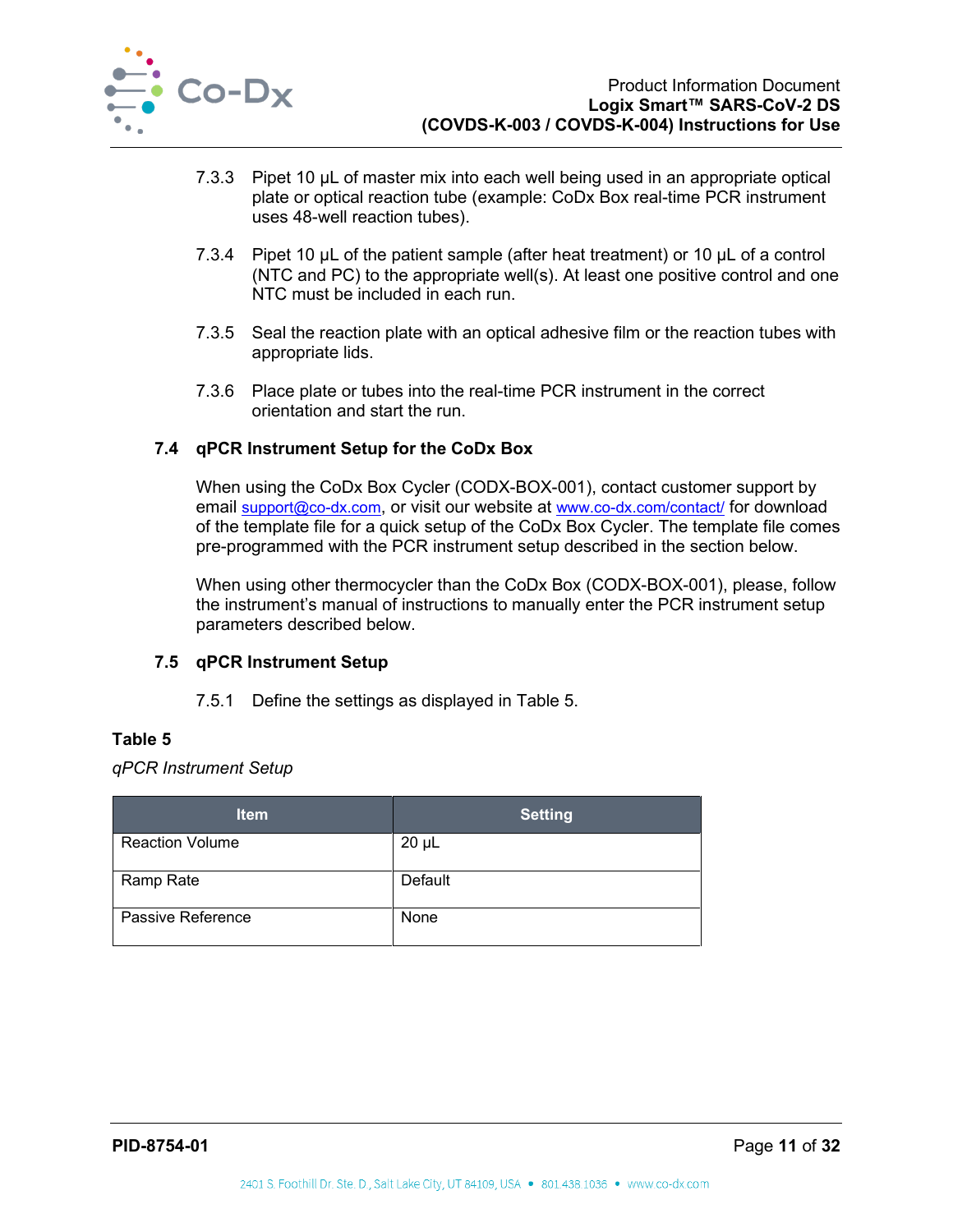

7.5.2 Program PCR instrument with the cycling conditions displayed in [Table 6.](#page-12-1)

## <span id="page-12-1"></span>**Table 6**

*Program for PCR Instrument with Cycling Conditions*

| <b>Stage</b>                 | <b>Cycles</b> | <b>Temperature</b> | Time       |
|------------------------------|---------------|--------------------|------------|
| <b>Reverse Transcription</b> |               | $45^{\circ}$ C     | 15 minutes |
| <b>Initial Denature</b>      |               | $95^{\circ}$ C     | 2 minutes  |
|                              |               | $95^{\circ}$ C     | 3 seconds  |
| <b>Amplification</b>         | 45            | $55^{\circ}$ C     | 32 seconds |

7.5.3 Define the fluorescence detectors (dyes) as displayed in [Table 7.](#page-12-2)

## <span id="page-12-2"></span>**Table 7**

*Fluorescence Detectors (Dyes)*

| <b>Target</b>                             | <b>Detector Name</b> | <b>Reporter</b>    | Quencher   |
|-------------------------------------------|----------------------|--------------------|------------|
| <b>SARS-CoV-2</b><br>(RdRp & E gene)      | SARS-CoV-2           | <b>FAM™</b>        | BHQ® - 1   |
| <b>Human RNaseP specific</b><br>DNA (IPC) | <b>RNaseP</b>        | CAL Flour® Red 610 | $BHQ@ - 2$ |

When the run is finished, ensure that the run file is saved.

## <span id="page-12-0"></span>**8 DATA ANALYSIS**

The performance of this test was established based on the evaluation of a limited number of clinical specimens. Clinical performance has not been established with all circulating variants but is anticipated to be reflective of the prevalent variants in circulation at the time and location of the clinical evaluation. Performance at the time of testing may vary depending on the variants circulating, including newly emerging strains of SARS-CoV-2 and their prevalence, which change over time.

Verification and validation studies performed for **Logix Smart™ SARS-CoV-2 DS** (Catalog number COVDS-K-003 / COVDS-K-004) were conducted following Good Laboratory Practices for Molecular Biology assays (Viana & Wallis, 2011). If these conditions are not met, the performance will show higher variability due to user errors while experimenting.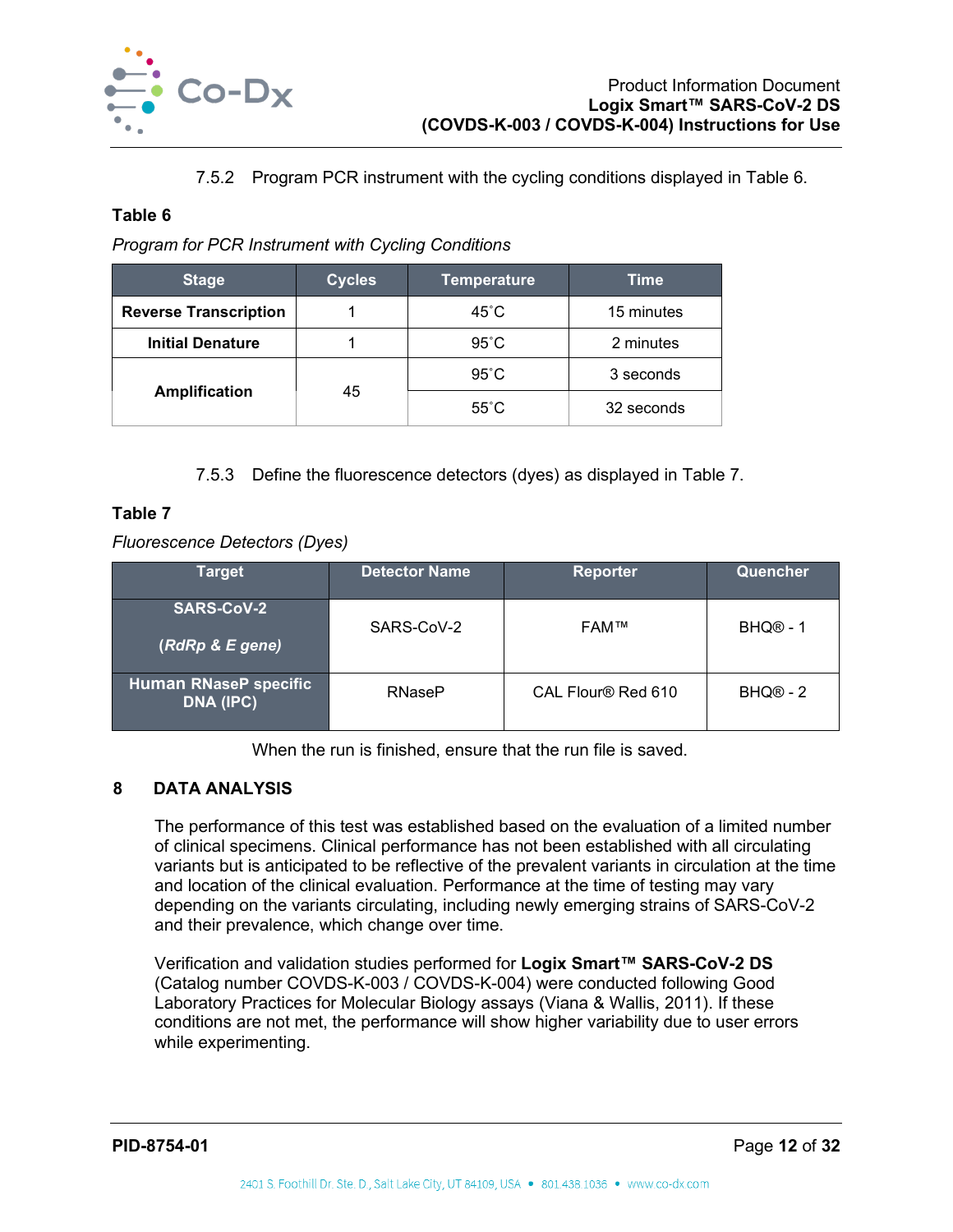

All test controls should be examined prior to interpretation of patient results. If the controls are not valid, the patient results cannot be interpreted.

## <span id="page-13-0"></span>**8.1 Analysis Settings**

The analysis parameters on the CoDx Box or Mic qPCR Cycler should be set to the following, but after every run, the settings for the green channel (monitoring for SARS-CoV-2), and the orange channel (monitoring for RNaseP [IPC]), should be verified to match the following:

- Check the box to **Auto Set Threshold**.
- "Method" should be set to **Dynamic**.
- "Threshold Level" should be set to **0.100**.
- "Threshold Start" should be set to **1.00**.
- $\triangleright$  "Ignore Cycles Before" should be set to 5.
- "Exclusion" should be set to **Extensive**.
- "Fluorescence Cutoff Level" should be set to **5.0%.**
- "Initial Y-Axis Scale" should be set to **Linear**.
- $\triangleright$  "Auto Generate Analysis" should be checked.

For other thermocyclers, follow the manufacturer's instructions for setting an appropriate threshold.

#### <span id="page-13-1"></span>**8.2 Positive Controls**

Identify or highlight the positive control reaction well. Each positive control should show an amplification curve for SARS-CoV-2 in the FAM channel, and amplification of the internal positive control for RNaseP (IPC) in the CF610 channel. A positive amplification curve looks like the purple curve in [Figure 1](#page-14-2) and should have a Cq value below 40 cycles.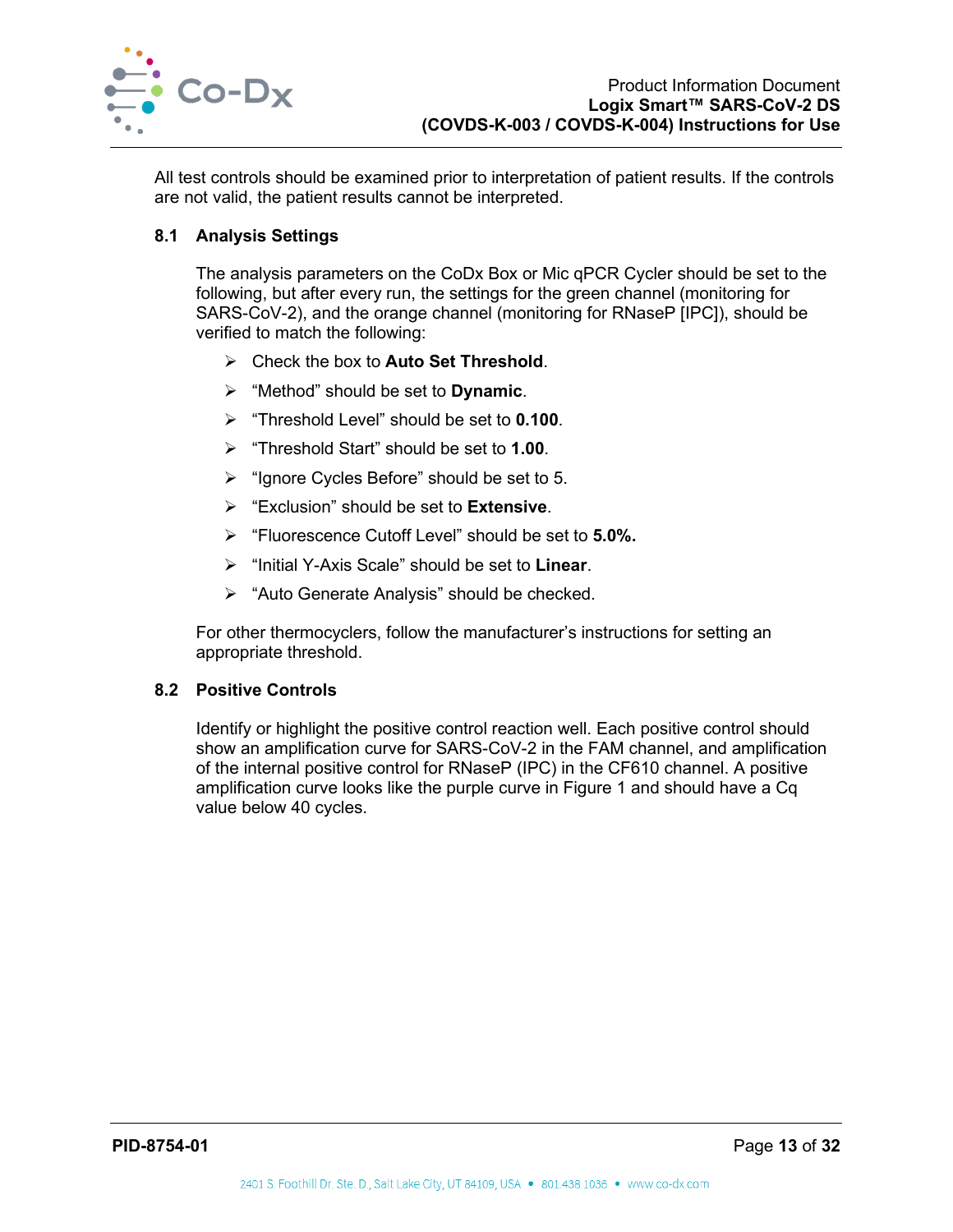

## <span id="page-14-2"></span>**Figure 1**

*Positive Control (PC) and No Template Control (NTC) signals for Logix Smart SARS-CoV-2 DS (COVDS-K-003 / COVDS-K-004)*



## <span id="page-14-0"></span>**8.3 Negative Control**

Next highlight the negative control. The results of the negative control should show no amplification, specifically with a Cq value less than 40. An example of no amplification can be seen in [Figure 1,](#page-14-2) as the red line, which is below the threshold area. The threshold area is the grey band with the red line.

## <span id="page-14-1"></span>**8.4 Validity of Diagnostic Test Runs**

Note the following regarding the validity of the diagnostic test runs:

- $\triangleright$  All test controls should be examined prior to interpretation of patient results. If the controls are not valid, the patient results cannot be interpreted.
- $\triangleright$  After the run completes, the results can be interpreted by evaluating the Ct (Cq) values. The process for evaluating results are as follows: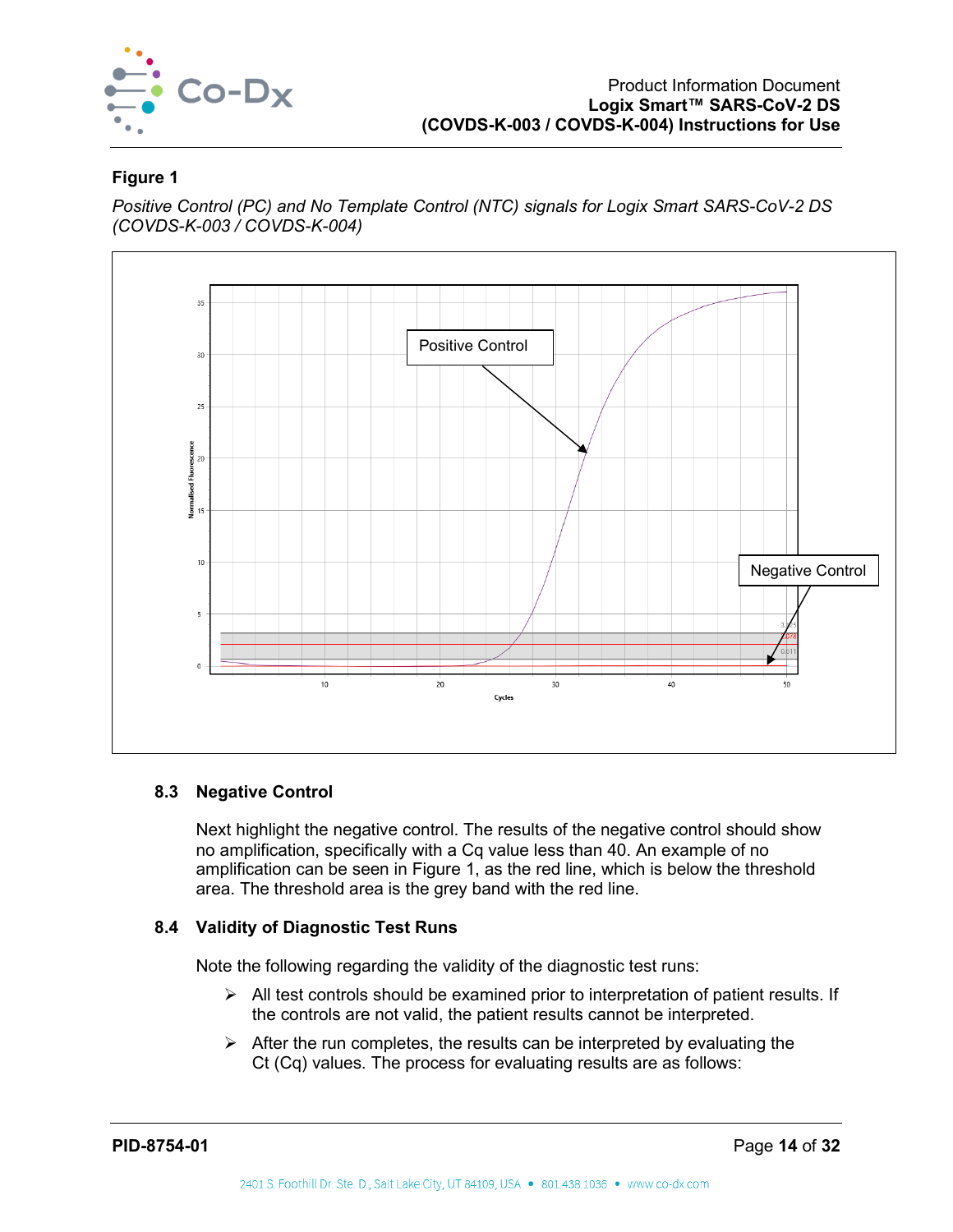

- o Verify that the positive control (PC) showed amplification for SARS-CoV-2, and RNaseP in the appropriate channels. There should be amplification in every channel for the PC before cycle 40.
- $\circ$  Verify that the no template control (NTC) does not show amplification of SARS-CoV-2, and RNaseP in the appropriate channel. There should be NO amplification in any of the channels before cycle 40.
- o Verify that the internal positive control (IPC) for RNaseP shows amplification in the appropriate channel. Every sample should show a positive result for RNaseP (IPC) before cycle 40.

Ensure the control conditions displayed in [Table 8](#page-15-1) are met.

## <span id="page-15-1"></span>**Table 8**

*Required Control Conditions*

| <b>Control Type</b>                  | <b>Control Name</b>   | <b>Purpose of</b><br><b>Control</b>                   | <b>SARS-CoV-2</b><br><b>FAM channel</b> | <b>Internal</b><br><b>Positive</b><br><b>Control</b><br>(RNaseP)<br><b>CF610</b><br>channel |
|--------------------------------------|-----------------------|-------------------------------------------------------|-----------------------------------------|---------------------------------------------------------------------------------------------|
| <b>SARS-CoV-2 DS</b>                 | SARS-CoV-2 (FAM™)     | Verifies the<br>performance of the                    |                                         |                                                                                             |
| <b>Positive Control</b>              | RNaseP (IPC) (CF®610) | master mix                                            |                                         |                                                                                             |
| <b>No Template</b><br><b>Control</b> | Master Mix +<br>Water | Verifies the<br>reagents are free<br>of contamination |                                         |                                                                                             |

If controls pass, interpret the sample results.

If the controls are not valid, the patient results cannot be interpreted. A new plate with the same layout should be rerun and the controls should be re-evaluated. If it fails again, the kit should be quarantined in an appropriate location and a new kit should be opened and tested. This should be done after internal investigation for potential deviations.

#### <span id="page-15-0"></span>**8.5 Interpretation of Results**

Once the controls have passed, the unknown samples can be interpreted based on three possible outcomes:

- $\triangleright$  Positive
- $\triangleright$  Negative
- $\triangleright$  Invalid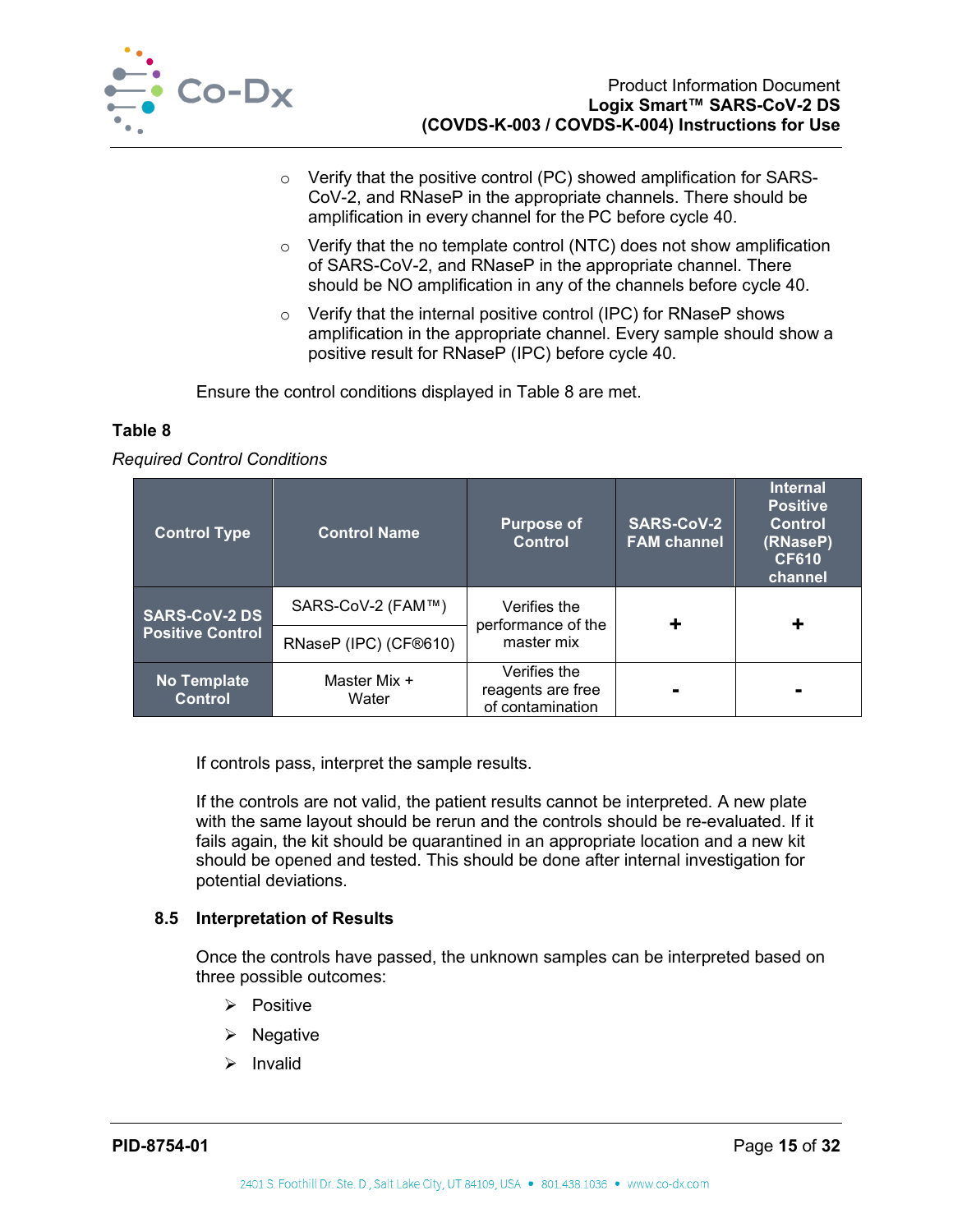

A **Positive** result will show an amplification curve or cycle threshold value for SARS-CoV-2 at or below 40 cycles. Amplification curves greater than 40 cycles for SARS-CoV-2 are in the uncertainty zone. The presence of a curve, with a Cq at or below 40 cycles, for a sample for the SARS-CoV-2, indicates a positive result. The amplification of the RNaseP (IPC) shows that the extraction was successful.

A **Negative** result will show no amplification for SARS-CoV-2; occasionally amplification greater than 40 cycles may occur in SARS-CoV-2 or RNaseP channels. Any amplification curves greater than 40 cycles are in the uncertainty zone and possibly below the limit of detection. New run of the same sample or run of another sample of the patient in the same or following days should be considered. The absence of a curve for SARS-CoV-2 indicates a negative result ONLY when the RNaseP (IPC) marker is positive.

An **Invalid** result refers to situations when any of the controls fail. See the Troubleshooting section for more information.

Translate the interpretation of results with Ct values to [Table 9.](#page-16-0)

#### <span id="page-16-0"></span>**Table 9**

|                           |                              | <b>Sample Result</b>            | Logix Smart™<br><b>SARS-CoV-2 DS</b><br><b>Positive Control</b> | <b>No Template Control</b><br>(NTC)<br>(Master Mix + Water) | Interpretation of<br><b>Results</b>                     |
|---------------------------|------------------------------|---------------------------------|-----------------------------------------------------------------|-------------------------------------------------------------|---------------------------------------------------------|
|                           | <b>SARS-CoV-2</b><br>(FAM™)  | <b>RNaseP (IPC)</b><br>(CF@610) |                                                                 |                                                             |                                                         |
|                           | ÷                            | ٠                               | ÷                                                               |                                                             | <b>SARS-CoV-2 RNA</b><br><b>Detected</b>                |
| <b>Instrument Reading</b> |                              | ٠                               | ÷                                                               |                                                             | <b>SARS-CoV-2 RNA</b><br><b>Not Detected</b>            |
|                           | <b>Any Result</b><br>$(+/-)$ |                                 | ٠                                                               |                                                             | <b>INVALID:</b><br><b>See</b><br>Troubleshooting        |
|                           | <b>Any Result</b><br>$(+/-)$ | ٠                               | $\blacksquare$                                                  |                                                             | <b>INVALID:</b><br><b>See</b><br>Troubleshooting        |
|                           | <b>Any Result</b><br>(+/-)   | ٠                               | ٠                                                               | ÷                                                           | <b>INVALID:</b><br><b>See</b><br><b>Troubleshooting</b> |

*Interpretation of Results for SARS-COV-2 with Logix Smart SARS-CoV-2 DS (COVDS-K-003 / COVDS-K-004)*

Amplification before 40 cycles is considered a positive reading (+). Amplification after 40 cycles is considered a negative reading (-). When possible, always check that the medical history and/or symptoms match the result before initiating treatment.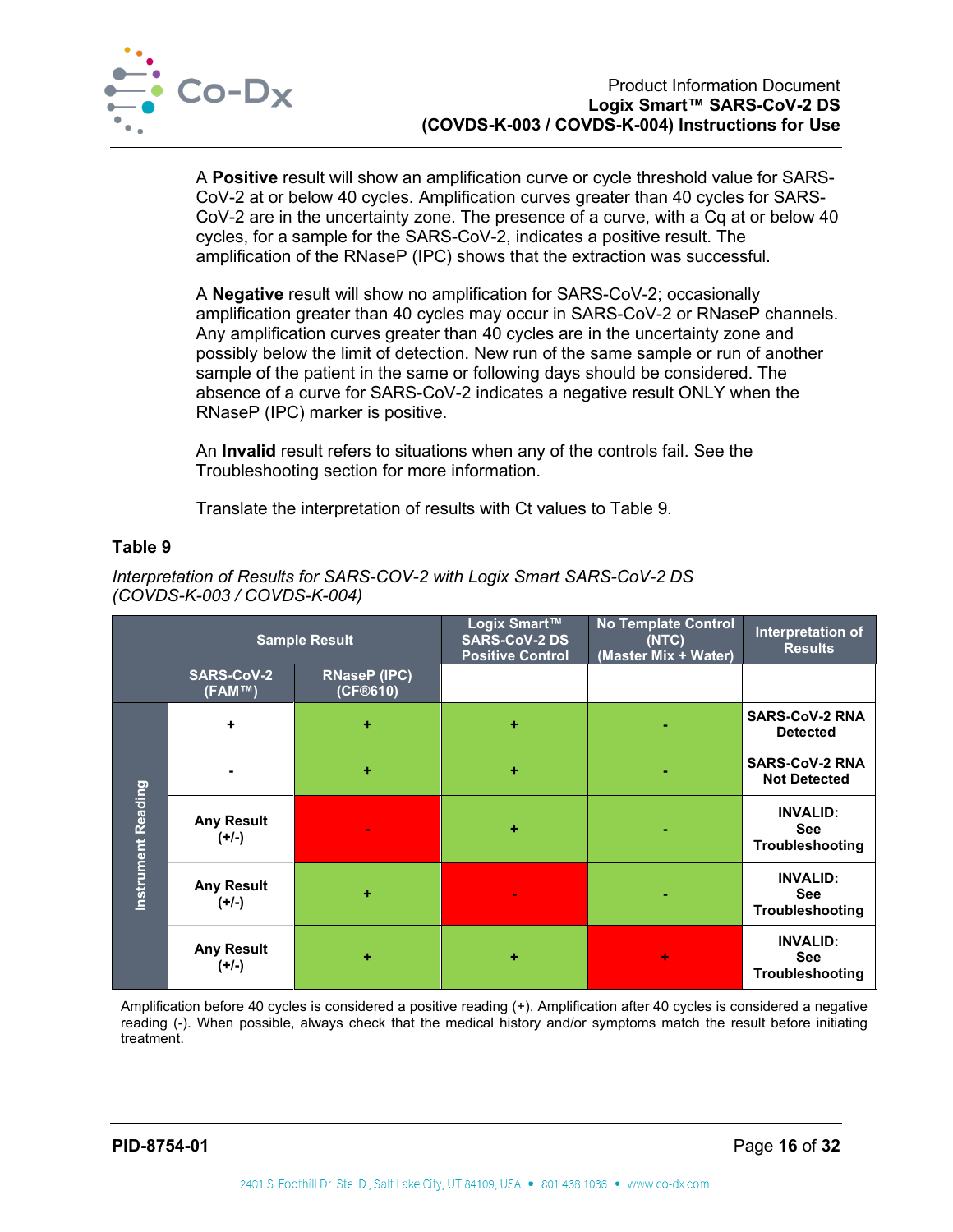

#### <span id="page-17-0"></span>**9 TROUBLESHOOTING**

Co-Diagnostics Inc. values customer feedback and wants to be informed of any issues with the **Logix Smart™ SARS-CoV-2 DS** test kit even if the recommended step for troubleshooting solves an issue. To give feedback please email Customer Support Team at [support@co-dx.com.](mailto:support@co-dx.com)

Real-time shelf life and in-use stability studies are currently under testing. For this reason, the expiration date of this product has been established as 12 months.

Always use the most recent version of this document. For updates consult our website at [co-dx.com/resources/instructions-for-use/.](https://codiagnostics.com/resources/instructions-for-use/)

In case of questions handling or using this product, please contact Co-Diagnostics Inc. Customer Support by calling (USA) +1 801-438-1036, ext. 02, or email [support@co-dx.com.](mailto:support@co-dx.com)

Co-Diagnostics, Inc. (CoDx) products' information can be found at [https://co](https://co-dx.com/products/diagnostic-solutions/)[dx.com/products/diagnostic-solutions/.](https://co-dx.com/products/diagnostic-solutions/)

#### <span id="page-17-1"></span>**9.1 User Errors**

Polymerase Chain Reaction (PCR) Assay is a technique that uses temperature cycling, and a DNA polymerase to amplify a single or a few copies of a segment of DNA or RNA. Good Laboratory Practices for Molecular Biology Diagnostics (Viana & Wallis, 2011) are necessary for the use of this product. This product is not intended to be used by untrained personnel.

The user needs to have some molecular biology experience and needs to be familiar with the proper pipetting technique to prevent errors, such as splashes, crossover contamination, and errors on volume selection. Pipette tips must be replaced after every pipetting. Gloves must be replaced often. Equipment must have up-to-date calibration for the pipettes and thermocyclers, when applicable.

A 90-minute online training for Good Laboratory Practices for Molecular Genetics Testing (CDC, 2017) is available at the CDC website at the following link [https://www.cdc.gov/labtraining/training-courses/good-lab-practices-molecular-genetics](https://www.cdc.gov/labtraining/training-courses/good-lab-practices-molecular-genetics-testing.html)[testing.html](https://www.cdc.gov/labtraining/training-courses/good-lab-practices-molecular-genetics-testing.html)

#### <span id="page-17-2"></span>**9.2 Invalid Results**

9.2.1 Logix Smart SARS-CoV-2 DS Positive Control not amplifying.

No amplification from the PC could be the result of one or multiple factors, such as the following:

- $\triangleright$  Pipetting errors (pipetting control into the wrong well, missing a well, pipetting inadequate amount of reagent)
- $\triangleright$  Incorrect placement of plates or tubes into real-time PCR instrument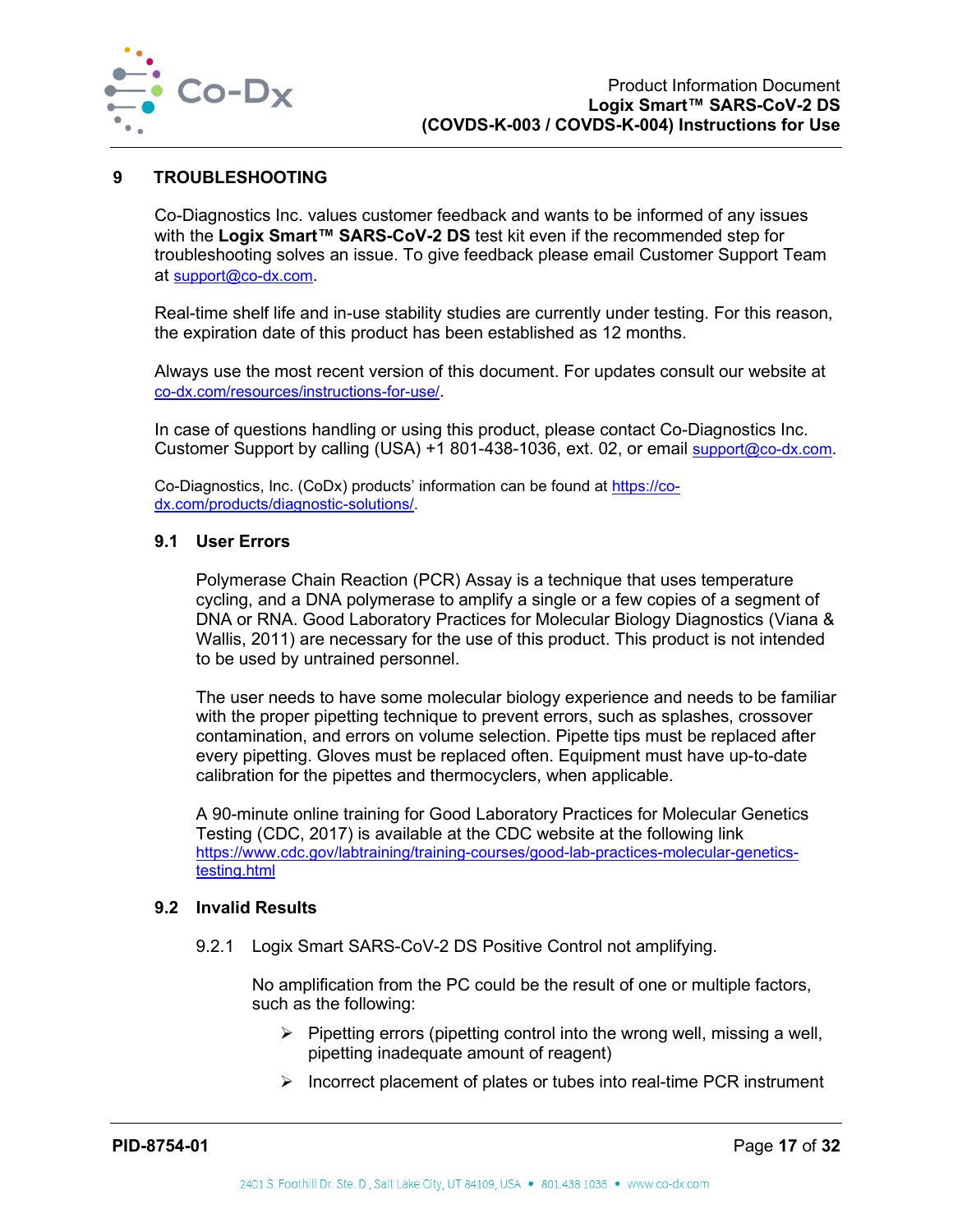

- **Logix Smart SARS-CoV-2 DS Master Mix** or **Logix Smart SARS-CoV-2 DS Positive Control** degradation (a result of reagents being at temperatures above -20°C for an extended period)
- $\triangleright$  Use of expired reagents
- $\triangleright$  Wrong reagents being used

Without further evidence, the run should be considered invalid, and the user should re-test by re-amplification. If the positive control fails again, then an investigation should be conducted to identify possible causes for error and depending on the investigation results and risks identified in the process, the patient samples may need to be treated and tested again. If failure of the positive control happens a third time after re-treating and re-amplification, open a new **Logix Smart SARS-CoV-2 DS Positive Control** or **master mix**, and retest.

9.2.2 RNaseP (IPC) not amplifying in patient samples.

No amplification from the RNaseP channel could be the result of one or multiple factors, such as the following:

- $\triangleright$  Not enough nuclear material was in the patient sample.
- $\triangleright$  PCR inhibitors
- $\triangleright$  The sample preparation was performed incorrectly.

If the internal positive control (IPC) shows no amplification, re-testing should be performed. If the IPC fails again, then samples should be re-processed by diluting the saliva sample 1:2 with 10% TE Buffer and re-run on the thermocycler. If it fails a third time an investigation should be conducted to identify possible causes for error.

If IPC (CF610 channel) shows a negative result while SARS-CoV-2 (FAM) channel shows positive result an internal investigation should be initiated.

**Note:** Positive amplification in the SARS-CoV-2 channel may indicate a positive result despite the lack of concurrent amplification in the IPC channel. The IPC amplification is dependent on the presence of human genomic DNA (gDNA) in the heat-treated sample, the amount of which is governed by the quality of the patient sample and the sample treatment performed.

In the investigation the two possible scenarios should be evaluated:

- $\triangleright$  The positive result for SARS-CoV-2 (FAM) channel is a true positive while the IPC is negative due to the lack of human RNaseP gene in the sample (absence of human cells in the sample).
- $\triangleright$  The amplification of SARS-CoV-2 (FAM) channel is a false positive result while the IPC (CF610 channel) is negative due to testing/human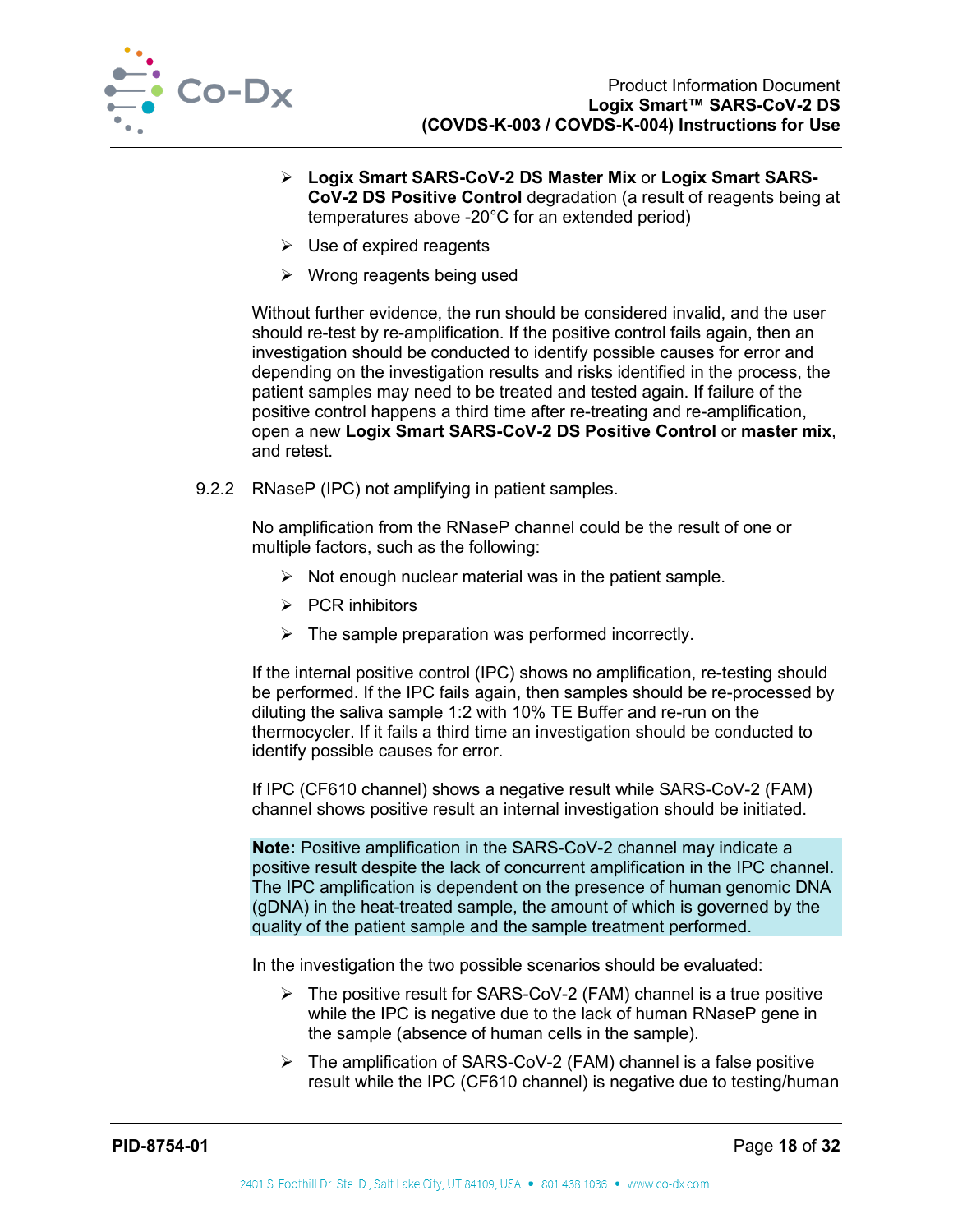

errors potentially caused by mix-ups during plating and pipetting, refraction anomalies in the solution or any other cause for false positives.

Failure of any of the controls may indicate that the sample heat-treatment or sample collection have failed.

If the IPC persists to be negative with negative SARS-CoV-2 channel the result should be reported as INVALID with a NEW SAMPLE COLLECTION NEEDED request.

9.2.3 No Template Control showing amplification.

Amplification of SARS-CoV-2 in the No Template Control indicates contamination of one or more of the reagents, incorrect placement of plate or tube into the real-time PCR instrument, or pipetting errors.

The results should be interpreted as invalid and re-testing by re-amplification should be performed. If the NTC fails again, then an investigation should be conducted to identify possible causes for error and depending on the investigation results and risks identified in the process, the patient samples may need to be heat treated and tested again. If failure of the NTC, after retreating and re-amplification, happens a third time, open a new nuclease-free water and retest.

If the cause for an error is unclear, contact Co-Diagnostics Inc. Customer Support by calling (USA) +1 801-438-1036 ext. 2 or by email at [support@co](mailto:support@co-dx.com)[dx.com.](mailto:support@co-dx.com)

## <span id="page-19-0"></span>**10 LIMITATIONS**

Limitations include the following:

- $\triangleright$  Strict compliance with this document is required for optimal results. Please, always use the most recent version of this document. This most recent version can be downloaded for free at [co-dx.com/resources/instructions-for-use/](https://codiagnostics.com/resources/instructions-for-use/)
- $\triangleright$  The use of this product is to be limited to trained and instructed personnel in realtime PCR techniques and IVD procedures.
- $\triangleright$  Good laboratory practices are essential for the proper performance of this assay. It is also recommended that upon receipt of reagents, a test run be performed to check the performance of the reagents before testing on patient samples.
- $\triangleright$  Appropriate specimen collection, transport, storage, and processing procedures are required for optimal results.
- Do not use the **Logix Smart SARS-CoV-2 DS** kit components directly on the specimens collected. Perform an appropriate sample preparation (addition of Proteinase K and heat treatment) before using this assay.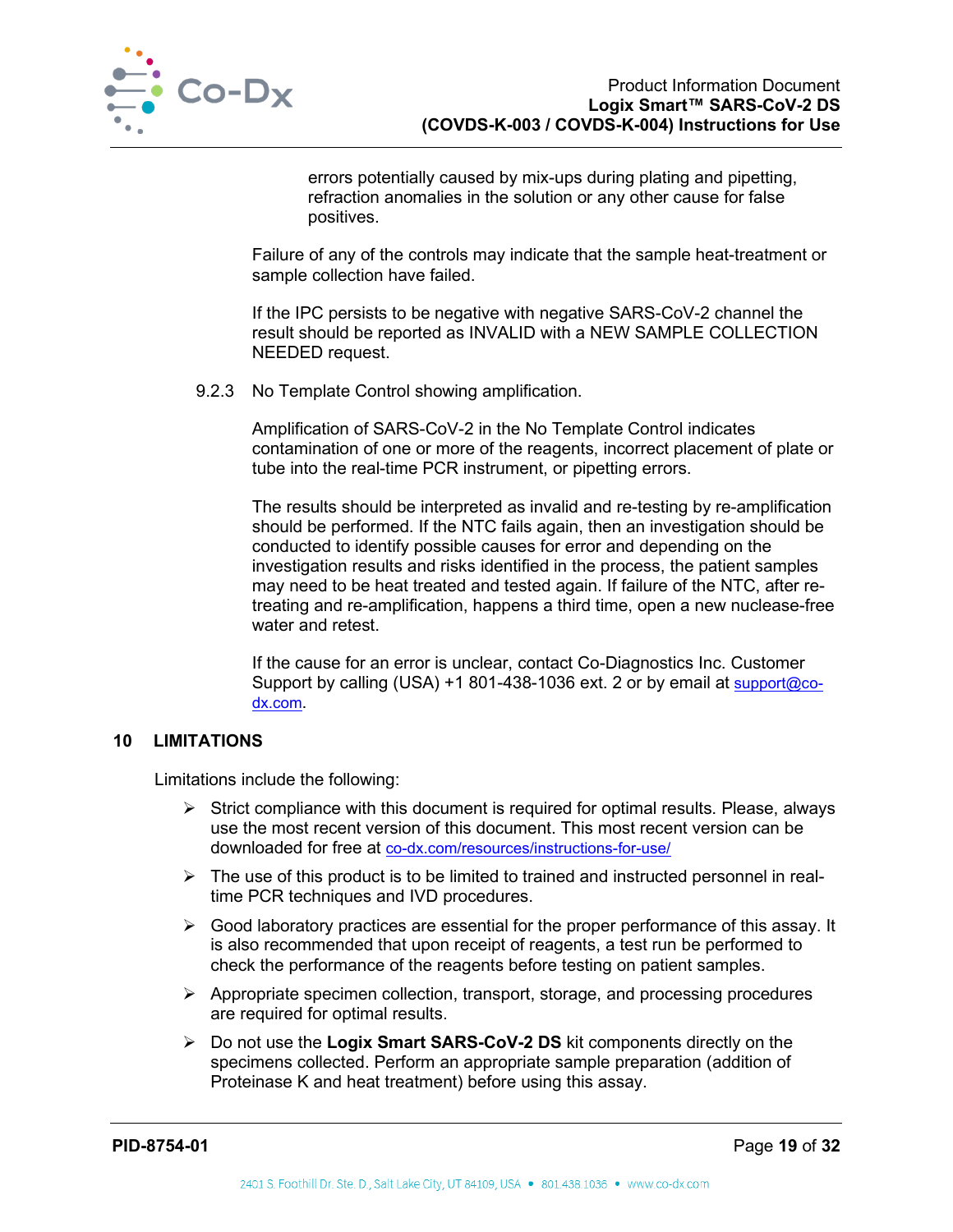

- $\triangleright$  The presence of PCR inhibitors may cause false negatives or invalid results.
- $\triangleright$  Potential mutations of the target regions of the COVID-19 genome covered by this test kit may fail to detect the presence of the pathogens.
- As with any diagnostic test, results of the **Logix Smart SARS-CoV-2 DS** kit are to be interpreted with consideration of all clinical and laboratory findings.

## <span id="page-20-0"></span>**11 ANALYTICAL EVALUATION**

The analytical evaluation of performance was performed with contrived samples produced by spiking in NATtrol™ SARS-Related Coronavirus 2 (SARS-CoV-2), Isolate USA-WA1/2020 (Cat. No. NATSARS(COV2)-ST, ZeptoMetrix) in confirmed negative saliva samples.

## <span id="page-20-1"></span>**11.1 Precision (Repeatability)**

The precision was performed over 5 days with 3 shifts run per day. Samples were prepared using the reference materials NATtrol™ SARS-Related Coronavirus 2 (SARS-CoV-2), Isolate USA-WA1/2020 (ZeptoMetrix, catalog number NATSARS(COV2)-ST) for the low concentration, and SARS-Related Coronavirus 2, Isolate USA-WA1/2020, Gamma-Irradiated (BEI Resources, catalog number NR-52287) for the medium and high concentrations. Reference material was spiked into saliva and then treated according to the procedure described in 7.1.1. The concentrations used are identified as [High] = 100,000 copies/µL, [Medium] = 300 copies/ $\mu$ L, and [Low] = 9 copies/ $\mu$ L. The average Cqs for each run should be within 2 cycles of the Cq average that day.

See [Table 10](#page-20-2) for information about the p-Value in ANOVA for Precision Study of Logix Smart SARS-CoV-2 DS and [Table 11](#page-21-1) for Combined Precision Results for Logix Smart SARS-CoV-2 DS.

## <span id="page-20-2"></span>**Table 10**

*p-Value in ANOVA for Precision Study of Logix Smart SARS-CoV-2 DS*

| <b>ISARS-CoV-21</b> | <u>lp-V</u> alue (Days) |
|---------------------|-------------------------|
| COVID [Low]         | 8.18E-9                 |
| COVID [Medium]      | 1.60E-8                 |
| COVID [High]        | 6.07E-11                |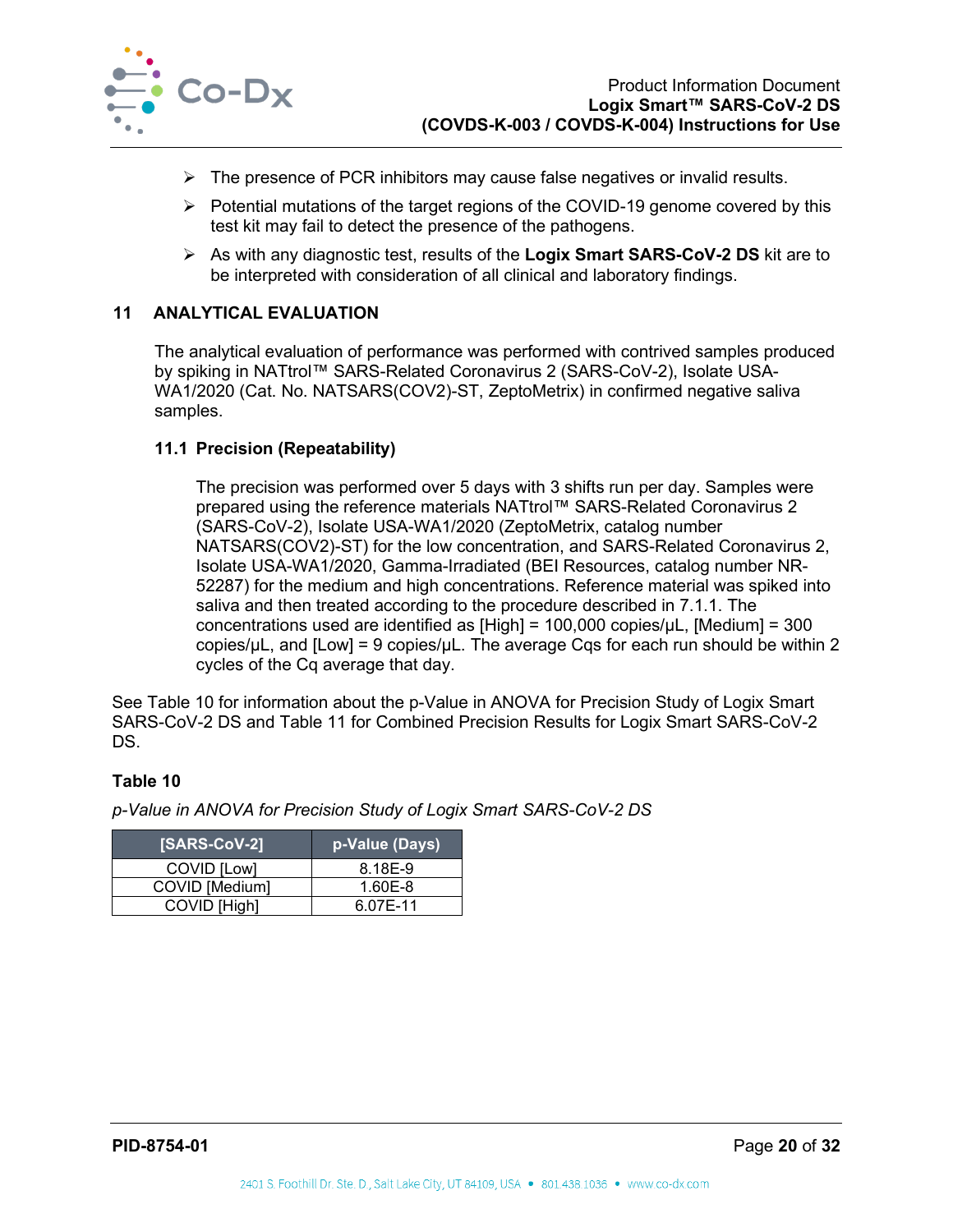

## <span id="page-21-1"></span>**Table 11**

|                | ca<br>Average | <b>SD</b> | <b>Call Rate</b> | CV <sub>0</sub> | <b>Detection Rate</b><br>(%) |
|----------------|---------------|-----------|------------------|-----------------|------------------------------|
| COVID ILowl    | 35.12         | .05       | 75/75            | 3.00            | 100%                         |
| COVID [Medium] | 30.85         | .26       | 75/75            | 4.07            | 100%                         |
| COVID [High]   | 22.06         | .42       | 75/75            | 6.43            | 100%                         |

*Combined Precision Results for Logix Smart SARS-CoV-2 DS*

## <span id="page-21-0"></span>**11.2 Analytical Sensitivity - Limit of Detection (LoD)**

Limit of Detection (LoD) is the lowest concentration of analyte that is detected at a rate of no less than 95%. The experiment was performed using technical samples prepared by spiking in NATtrol™ SARS-Related Coronavirus 2 (SARS-CoV-2), Isolate USA-WA1/2020 (Cat. No. NATSARS(COV2)-ST, ZeptoMetrix) into confirmed negative saliva and processed using the Logix Smart SARS-CoV-2 DS protocol. The method of choice to establish the Limit of Detection includes the treatment with the CoDx Sample Processing Solution (Cat. No. SPS-DSR01, Co-Diagnostics) and run on CoDx Box Cycler (Cat. No.CDX-MC4, Co-Diagnostics). The LoD was evaluated for each thermocycler individually with evaluation of equivalence to the method of choice. The following Proteinase K reagent solutions were used in the study: CoDx Sample Processing Solution and MagMAX Viral/Pathogen Proteinase K. The following thermocyclers were used in the study: CoDx Box Cycler, MIC qPCR Cycler, QuantStudio 5, CFX 96 Touch, and ABI 7500 Fast. Each tentative LoD concentration was confirmed by 20 replicates. The [Table 12](#page-21-2) displays the results.

#### <span id="page-21-2"></span>**Table 12**

*Confirmation of the LoD with 20 Replicates*

| <b>Thermocycler</b> | <b>Sample treatment method</b>                     | <b>Concentration</b><br>(copies/µL) |       | <b>Detection</b><br>rate |
|---------------------|----------------------------------------------------|-------------------------------------|-------|--------------------------|
| CoDx Box Cycler     | <b>CoDx Sample Processing</b><br>Solution          | 3.0                                 | 19/20 | 95%                      |
| MIC qPCR Cycler     | CoDx Sample Processing<br>Solution                 | 1.7                                 | 19/20 | 95%                      |
| QuantStudio 5       | CoDx Sample Processing<br>Solution                 | 3.5                                 | 19/20 | 95%                      |
| CFX 96              | <b>CoDx Sample Processing</b><br>Solution          | 5.0                                 | 19/20 | 95%                      |
| 7500 Fast Dx        | CoDx Sample Processing<br>Solution                 | 2.0                                 | 20/20 | 100%                     |
| 7500 Fast Dx        | MagMAX <sup>™</sup> Viral/Pathogen<br>Proteinase K | 1.0                                 | 20/20 | 100%                     |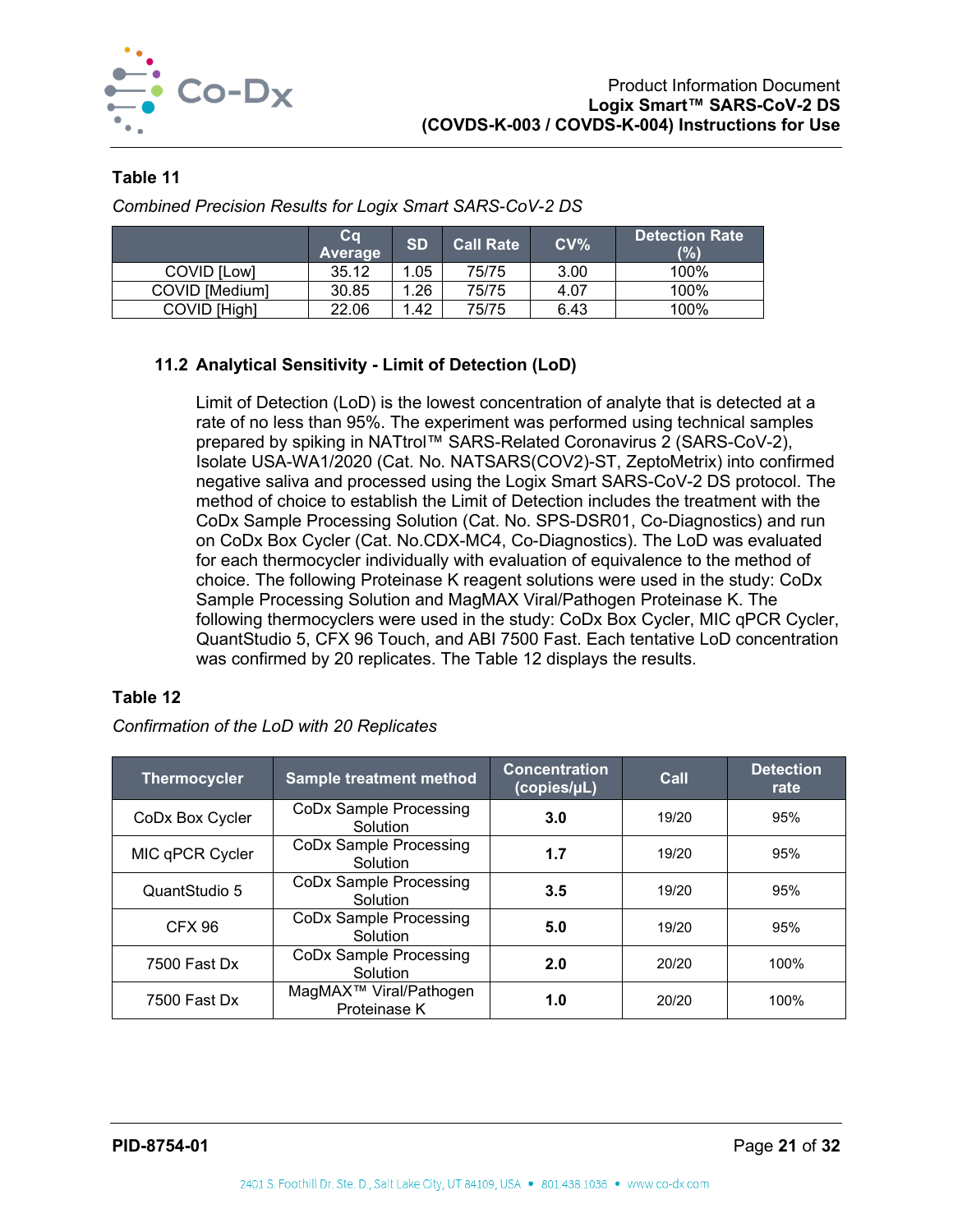

## <span id="page-22-0"></span>**11.3 Analytical Specificity - Inclusivity**

11.3.1 Inclusivity performed by in silico analysis.

An alignment was performed with the oligonucleotide CoPrimer sequences of the genes RdRp and E CoPrimers with publicly available nucleic acid sequences for SARS-CoV-2. Co-Diagnostics has been performing consistent reviews of the sequence alignment to monitor the sequence conservation by analyzing phylogenic mutation genomic data pulled by NextStrain from the GISAID database. The first alignment was performed on 27-Jan-2020 with posterior queries performed monthly. Sequences were obtained from <https://academic.oup.com/bioinformatics/article/34/23/4121/5001388> [7/6/2021.](https://academic.oup.com/bioinformatics/article/34/23/4121/5001388)

Each marker in Logix Smart SARS-CoV-2 DS is expected to detect strains with a single mismatch without difficulty. At 2 mismatches, each marker is expected to detect with significant Cq delay. Events of 3+ mismatches are expected to lead to no detection by that marker. To maintain 99%+ expected sensitivity for both markers, 99%+ of the sampled sequences should maintain less than three mismatches on either marker. To maintain 99%+ expected sensitivity for either marker, 99%+ of the sampled sequences should main should maintain <3 mismatches on both markers.

According to the most recent in silico analysis performed on 06-Jul-21, with a subsampling of 3878 sequences, mismatches were identified and listed in [Table 13.](#page-22-1) Despite of the mismatches, a total of 100%, or 3878/3878 sequences, are expected to be detected by the RdRp marker, while 99.97%, or 3877/3878 sequences, are expected to be detected by the gene E. Because the Logix Smart SARS-CoV-2 DS does not differentiate gene RdRp from gene E, the in-silico analysis translates to 100% detection rate as a potential severe mismatch on gene E is compensated by the homology of RdRp marker and vice-versa.

## <span id="page-22-1"></span>**Table 13**

*In Silico Inclusivity for Logix Smart SARS-CoV-2 DS*

|                        | 100 % homology<br>(No mismatches) | 98% homology<br>(1 mismatch) | 95% homology<br>(2 mismatches) | $\sim$ 495% homology<br>$(3+$<br>mismatches) |
|------------------------|-----------------------------------|------------------------------|--------------------------------|----------------------------------------------|
| RdRp conservation      | 91.83%                            | 8.17%                        | $0\%$                          | 0%                                           |
| E-gene<br>conservation | 98.48%                            | 1.52%                        | $0\%$                          | 0.03%                                        |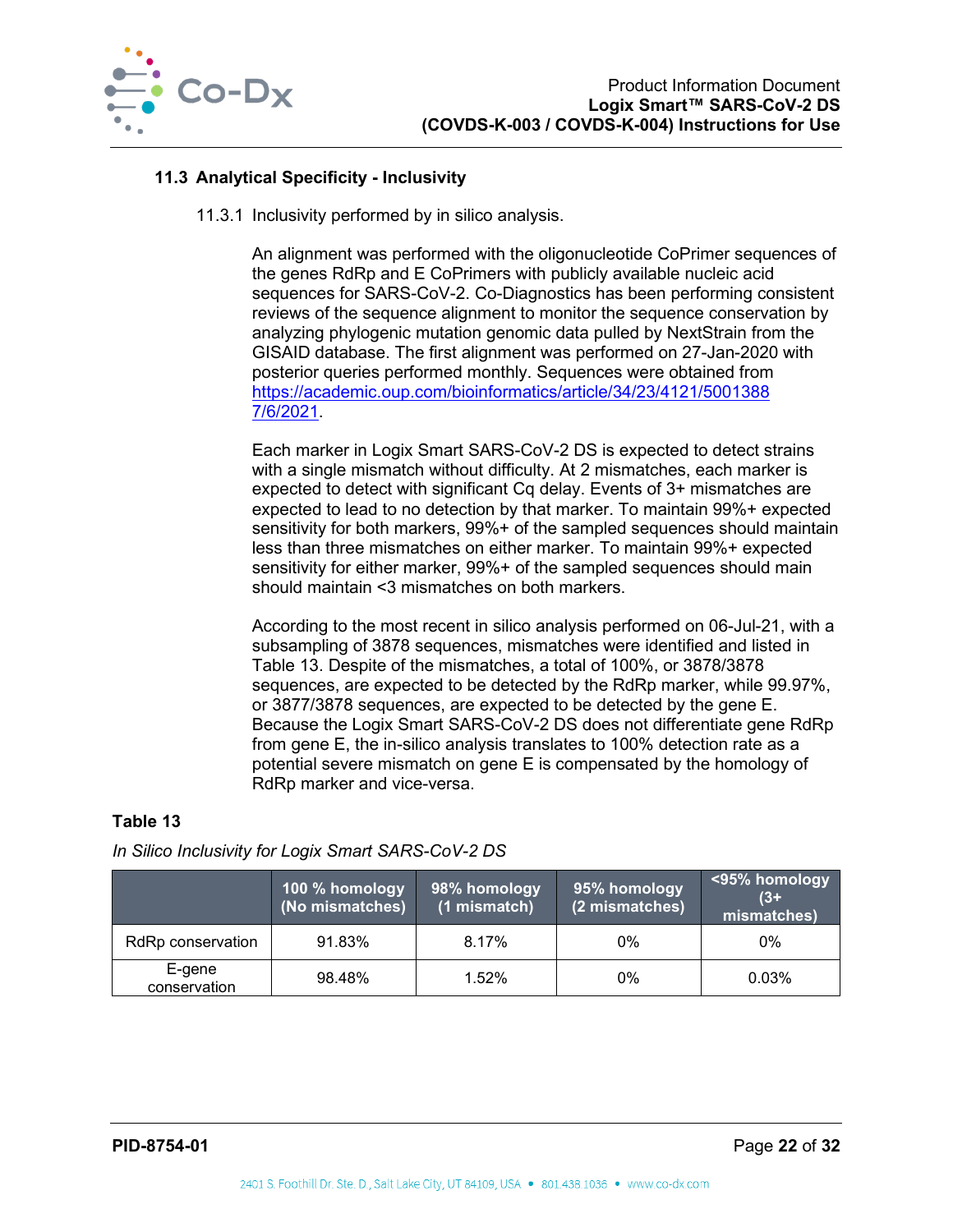

#### 11.3.2 Evaluation of the impact of the current Variants of Concern (VOC).

Additionally, the global health community, including WHO (World Health Organization), ECDC (European Centre for Disease Prevention and Control), US CDC (Centers for Disease Control and Prevention), among others, have identified certain Variants of Concern (VOC). Co-Diagnostics has the commitment to monitor monthly and report trends of the performance of its COVID-19 test kits as needed.

Since initial design in Feb-2020, none of the mutations related to the lineages B.1.1.7 (alpha), B.1.351 (beta), B.1.427 (epsilon), B.1.429 (epsilon), P.1 (gamma), or C37 (lambda) are predicted to impact the performance of any tests designed and manufactured by Co-Diagnostics. This status has not changed since Feb-2020, even in the most recent in silico analysis as these mutations do not happen in a region targeted by any of the RdRp or E gene CoPrimers.

However, the in-silico analysis performed in June/2021 found that one of the mutations leading to the variant Delta (B.1.617.2) is located on the targeted location of one of the RdRp CoPrimers. The mutation is a single nucleotide substitution. As discussed above, 1 mismatch represents a 98% homology of the CoPrimer with the targeted region, and it is not expected to impair the performance of the CoPrimer. Moreover, the Logix Smart SARS-CoV-2 DS combines the RdRp and gene E markers, any impairment of the performance of one marker is compensated by the other, therefore the mutation related to the one single nucleotide in one of the RdRp CoPrimers will not impact the performance of the Logix Smart SARS-CoV-2 DS to detect any of the variants of concern B.1.1.7 (alpha), B.1.351 (beta), B.1.427 (epsilon), B.1.429 (epsilon), P.1 (gamma), B.1.617.2 (delta) or the variant of interest C.37 (lambda) (WHO, 2021) (CDC, 2021) (ECDC, 2021) (GOV.UK, 2021), according to the most current information retrieved from the NextStrain public genomic databases.

In summary, following are the reasons the mutations do not impact the performance of Logix Smart SARS-CoV-2 DS:

- The Logix Smart SARS-CoV-2 targets 2 different regions of the SARS-CoV-2 virus genome, the gene RdRp and gene E. The amplification signal is generated by both markers. If one marker fails due to mutations, the other will be responsible by the signal.
- $\triangleright$  The single nucleotide mutation on variant of concern Delta is not expected to impair the amplification on the affected RdRp CoPrimer.
- $\triangleright$  The performance of the Logix Smart SARS-CoV-2 DS is a composite of the amplification of all its four CoPrimers.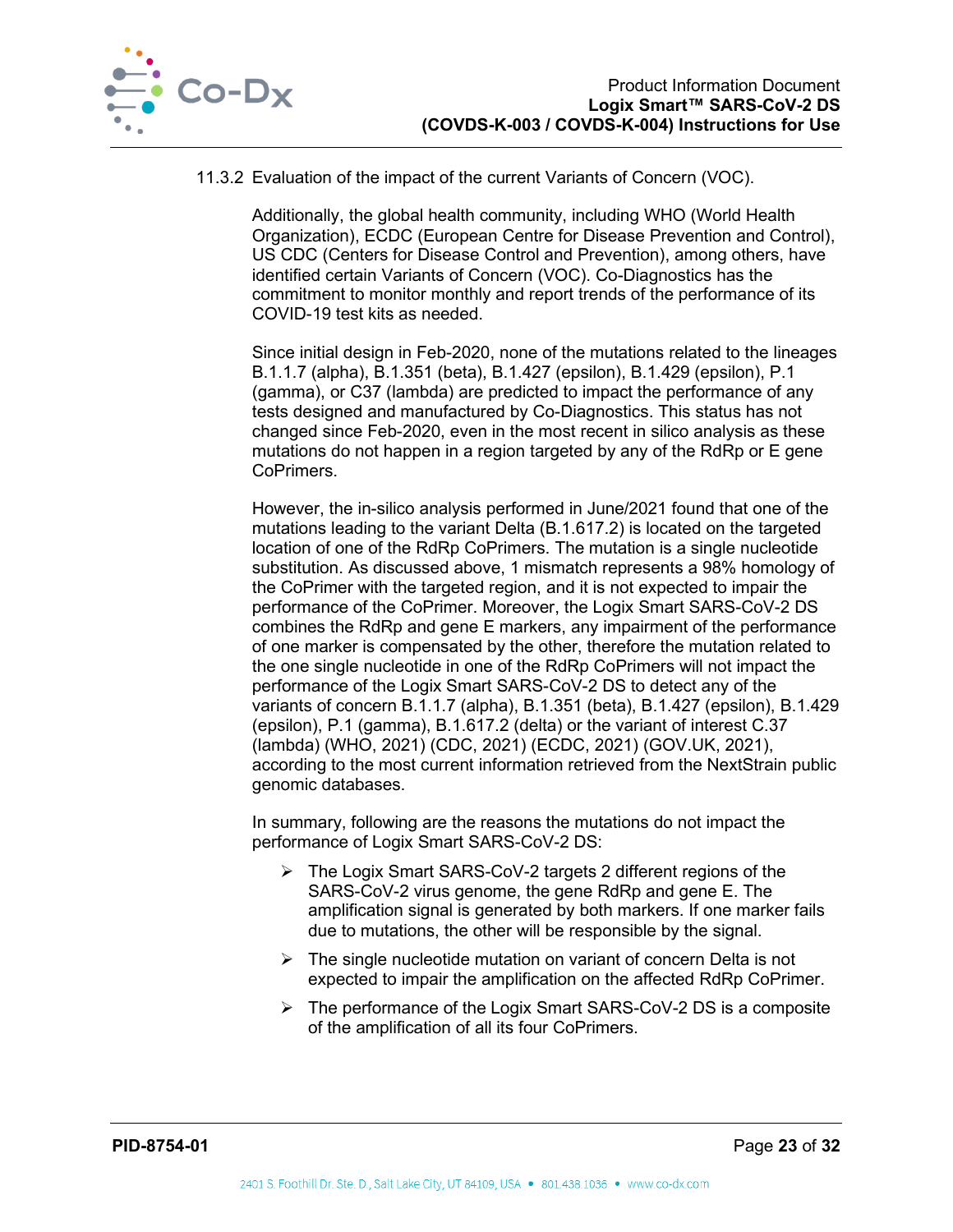

#### <span id="page-24-0"></span>**11.4 Analytical Specificity – Cross-reactivity or Exclusivity**

11.4.1 Cross-reactivity performed by in silico analysis.

In Silico Analysis BLASTn analysis queries of the SARS-CoV-2 CoPrimers were performed against public domain nucleotide sequences. The database search parameters were as follows:

- $\triangleright$  The nucleotide collection consisted of GenBank+EMBL+DDBJ+PDB+RefSeq sequences, but excluded EST, STS, GSS, WGS, TSA, patent sequences, phase 0, 1, and 2 HTGS sequences, and sequences longer than 100 Mb
- $\triangleright$  The database was non-redundant. Identical sequences were merged into one entry, while preserving the accession, GI, title, and taxonomy information for each entry
- $\triangleright$  Database is reviewed consistently to detect potential mutations in the targeted region
- $\triangleright$  The search parameters automatically adjusted for short input sequences and the expect threshold is 1000
- $\triangleright$  The match and mismatch scores were 1 and -3, respectively
- $\triangleright$  The penalty to create and extend a gap in an alignment was 5 and 2 respectively
- $\triangleright$  BLASTn was run individually for every organism listed in [Table 14.](#page-25-0)

It is expected that the E gene marker will efficiently amplify many strains of both Bat SARS-like coronavirus as well as Human SARS coronavirus. It is not expected that the E gene marker will cross-amplify with any other coronaviruses, human microflora, or any other organisms that have been sequenced in the NCBI database.

CoPrimers have a slightly different cross-reactivity risk profile than traditional primers. Due to the low Tm's of the Priming and Capture sequences, CoPrimers are more susceptible to mismatches. Our internal experiments show that a single mismatch on either forward or reverse causes a noticeable delay in amplification, with more mismatches causing significant suppression of signal. Mismatches of 3+ on the forward and reverse combined are expected to result in no detectable amplification.

The results suggest that the Logix Smart SARS-CoV-2 DS kit does not crossreact to any of the non-target organisms that were tested in the wet test or in silico analysis. The negative samples did not display any amplification, therefore, no false positives occurred due to cross-reactivity.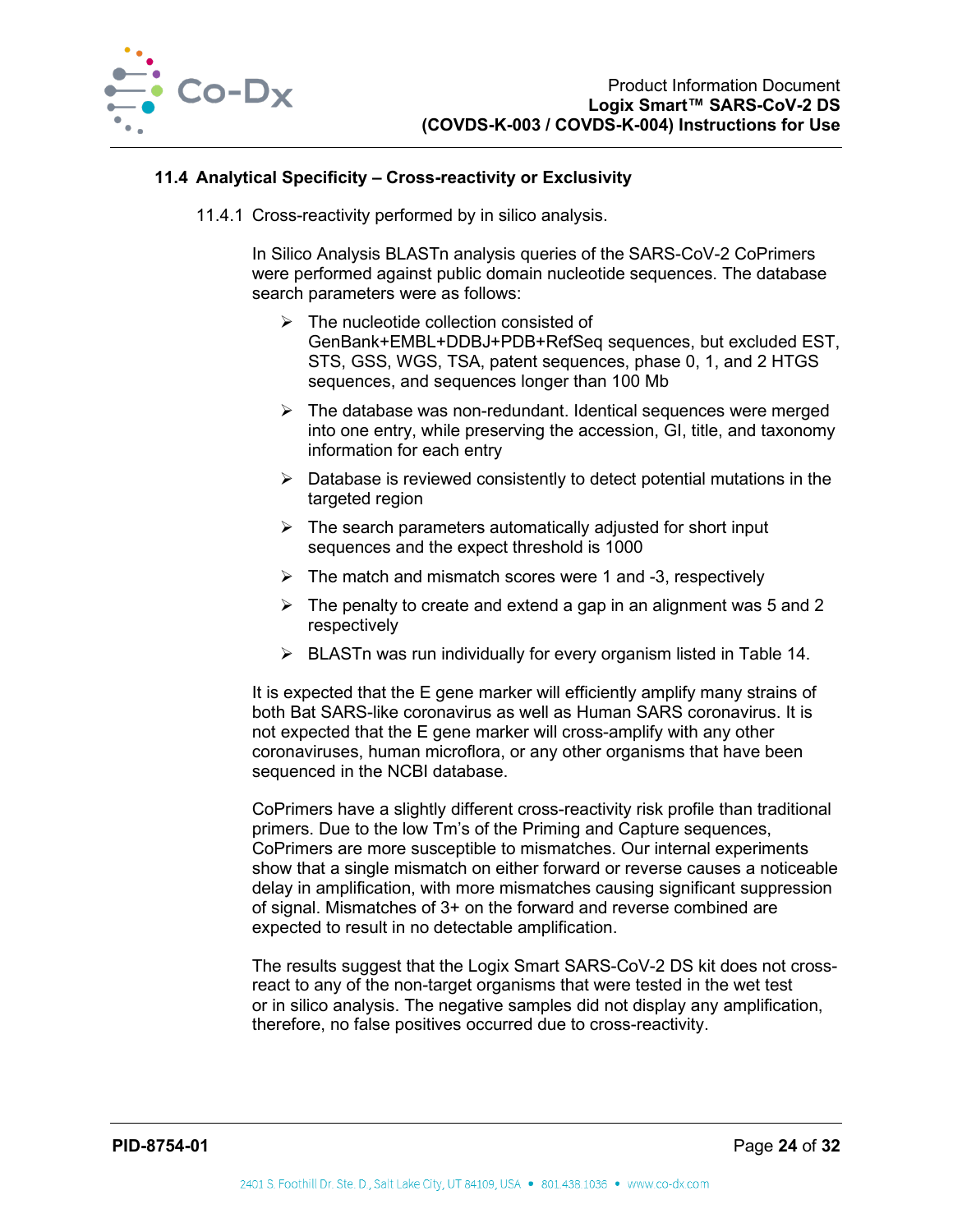

## <span id="page-25-0"></span>**Table 14**

*Relevant Microorganisms Investigated for Cross-Reactivity*

| <b>High priority pathogens</b><br>from the same genetic<br>family | High priority organisms likely in the<br>circulating area                            | Other microorganisms of<br>importance |
|-------------------------------------------------------------------|--------------------------------------------------------------------------------------|---------------------------------------|
| Human coronavirus 229E                                            | Adenovirus                                                                           | Influenza C                           |
| Human coronavirus OC43                                            | Human Metapneumovirus (hMPV)                                                         | Parechovirus                          |
| Human coronavirus HKU1                                            | Parainfluenza virus 1-4                                                              | Corynebacterium diphtheriae           |
| Human coronavirus NL63                                            | Influenza A and B                                                                    | Legionella non-pneumophila            |
| SARS-coronavirus                                                  | Enterovirus                                                                          | Bacillus anthracis (Anthrax)          |
| <b>MERS-coronavirus</b>                                           | Respiratory syncytial virus                                                          | Moraxella catarrhalis                 |
|                                                                   | Rhinovirus                                                                           | Neisseria elongata                    |
|                                                                   | Chlamydia pneumoniae                                                                 | Neisseria meningitides                |
|                                                                   | Haemophilus Influenza                                                                | Leptospirosis                         |
|                                                                   | Legionella pneumophila                                                               | Chlamydia psittaci                    |
|                                                                   | Mycobacterium tuberculosis                                                           | Coxiella burnetii (Q-Fever)           |
|                                                                   | Streptococcus pneumoniae                                                             | Staphylococcus aureus                 |
|                                                                   | Streptococcus pyogenes                                                               |                                       |
|                                                                   | Bordetella pertussis                                                                 |                                       |
|                                                                   | Mycoplasma pneumoniae                                                                |                                       |
|                                                                   | Pneumocystis jirovecii (PJP)                                                         |                                       |
|                                                                   | Microbial flora in the human respiratory tract<br>(represented by pooled nasal wash) |                                       |
|                                                                   | Candida albicans                                                                     |                                       |
|                                                                   | Pseudomonas aeruginosa                                                               |                                       |
|                                                                   | Staphylococcus epidermidis                                                           |                                       |
|                                                                   | Staphylococcus salivarius                                                            |                                       |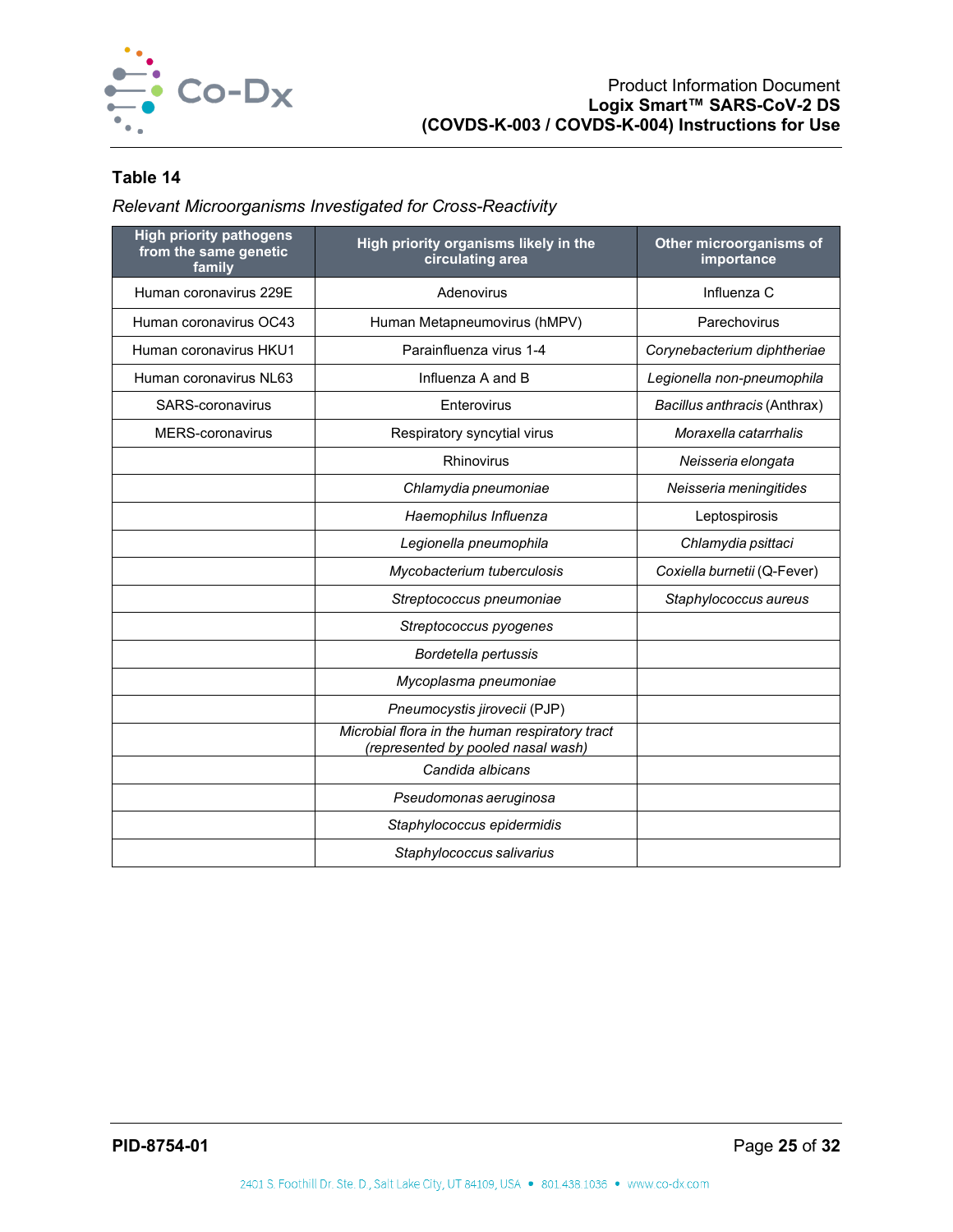

#### 11.4.2 Cross-reactivity performed by wet-test.

A wet test was performed as part of the exclusivity investigation to confirm that the **Logix Smart SARS-CoV-2 DS** kit does not cross react with nontarget organisms. The test was performed by spiking negative saliva with non-target organisms reference material. The materials that were already extracted were spiked post extraction. Non-target organisms were spiked in at a final concentration of 1e4 copies/rxn (1e3 copies/µL (1e6 copies/mL)) and run-in duplicate.

The data generated from the specificity-exclusivity runs are summarized in [Table 15.](#page-26-1) There was no amplification of non-target organism, except for SARS-CoV-1 (2003) which have shown potential for cross-reactivity on in silico analysis.

## <span id="page-26-1"></span>**Table 15**

#### *Logix Smart SARS-CoV-2 DS Exclusivity Testing*

| <b>Sample</b>                                                                                    | <b>Strain/Isolate</b>     | <b>SARS-CoV-2 Cq</b> |
|--------------------------------------------------------------------------------------------------|---------------------------|----------------------|
| SARS-Related Coronavirus 2 (SARS-CoV-2)                                                          | USA-WA1/2020              | Positive             |
| Human coronavirus OC43                                                                           | Betacoronavirus 1 OC43    | Negative             |
| Human coronavirus HKU1                                                                           | Human coronavirus HKU1    | Negative             |
| Human coronavirus NL63                                                                           | Human coronavirus NL63    | Negative             |
| SARS-coronavirus (2003)                                                                          | HKU-39849                 | Positive (Cq 34.37)  |
| <b>MERS-coronavirus</b>                                                                          | Betacoronavirus England-1 | Negative             |
| Human Metapneumovirus (hMPV)                                                                     | TN/91-316                 | Negative             |
| Parainfluenza virus 3                                                                            | C 243                     | Negative             |
| Enterovirus (e.g., EV68)                                                                         | F02-3607 Corn             | Negative             |
| Respiratory syncytial virus                                                                      | Long                      | Negative             |
| Rhinovirus                                                                                       | 1059                      | Negative             |
| Chlamydia pneumoniae                                                                             | TW-183                    | Negative             |
| Haemophilus influenzae                                                                           | Type B                    | Negative             |
| Legionella pneumophila                                                                           | Philadelphia 1            | Negative             |
| Mycobacterium tuberculosis                                                                       | H37R <sub>v</sub>         | Negative             |
| Streptococcus pneumoniae                                                                         | GA17545                   | Negative             |
| Streptococcus pyogenes                                                                           | MGAS1882, serotype M59    | Negative             |
| Bordetella pertussis                                                                             |                           | Negative             |
| Mycoplasma pneumoniae                                                                            | FH of Eaton Agent         | Negative             |
| Pneumocystis jirovecii (PJP)                                                                     | Rat prototype             | Negative             |
| Pooled human nasal wash - to represent diverse<br>microbial flora in the human respiratory tract | Not Applicable/Available  | Negative             |
| Candida albicans                                                                                 | <b>NIH 3172</b>           | Negative             |
| Pseudomonas aeruginosa                                                                           | R. Hugh 813               | Negative             |
| Staphylococcus epidermidis                                                                       | <b>PCI 1200</b>           | Negative             |
| Streptococcus salivarius                                                                         | <b>DSM 13084</b>          | Negative             |

#### <span id="page-26-0"></span>**11.5 Analytical Specificity – Interfering Substances**

Common interfering substances potentially found in a clinical sample were tested to establish that the detection of the Logix Smart SARS-CoV-2 DS test kit remained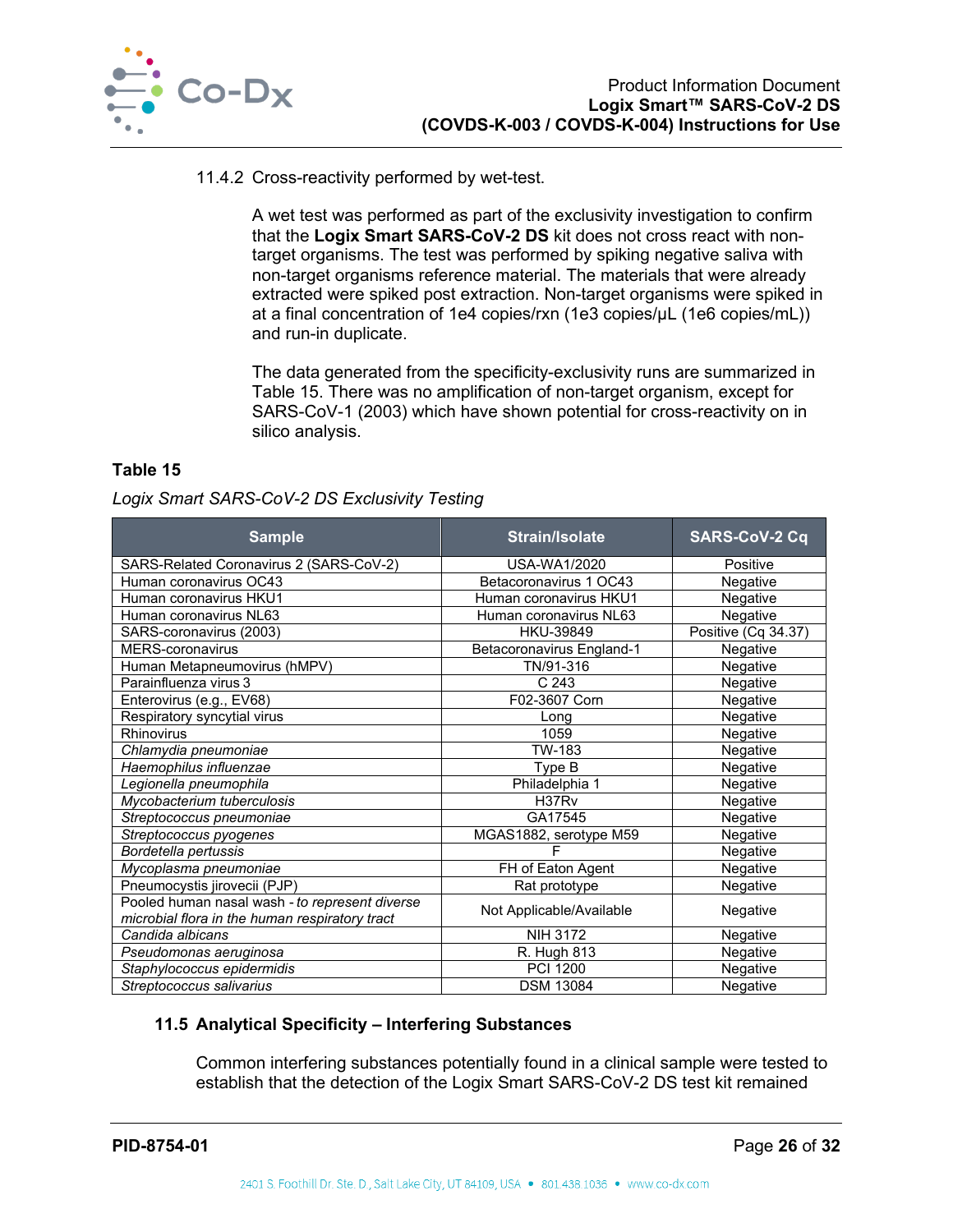

unaffected. Analysis was performed by spiking both positive and negative contrived saliva samples with potentially interfering substances. For endogenous and disinfecting/cleaning substances, the materials were spiked pre-extraction and were spiked at a concentration that is 1-2x the highest concentration that a laboratory would expect to observe among patient specimens submitted for analysis. Exogenous substances were collected in saliva that was donated by individuals within 15 minutes of having consumed a typical serving of the substance. For the positive samples, the SARS-CoV-2 reference materials were spiked in at 3x LoD or clinical samples with Ct value equivalent to 3x LoD (e.g.,  $Ct \approx 30$ ). Both positive and negative samples were run in triplicate. Additionally, a positive 'control' sample spiked at 3x LoD without interfering substances was run in triplicate.

See [Table 16](#page-27-1) for substances that have the potential to interfere with testing.

#### <span id="page-27-1"></span>**Table 16**

|  | <b>Interfering Substances Testing</b> |
|--|---------------------------------------|
|--|---------------------------------------|

| <b>Interfering Substance</b>                                         | <b>Concentration</b>          | <b>Sample</b><br><b>Matrix</b> | Average Cq +<br>S.D. | ∆Cq Compared to<br><b>Control</b> |
|----------------------------------------------------------------------|-------------------------------|--------------------------------|----------------------|-----------------------------------|
| <b>Human Whole Blood</b>                                             | $2.5\%$ v/v                   | Saliva                         | $37.37 \pm 0.55$     | 1.38                              |
| <b>Human Genomic DNA</b>                                             | $20$ ng/ $\mu$ L              | Saliva                         | $35.74 \pm 0.64$     | 0.75                              |
| <b>Human Peripheral Blood</b><br><b>Mononuclear Cells</b><br>(PBMCs) | $1.0E+03$ cell/uL             | Saliva                         | $36.23 \pm 1.16$     | 1.24                              |
| <b>Coffee</b>                                                        | N/A                           | Saliva                         | $36.45 \pm 1.07$     | 1.46                              |
| <b>Coke/Diet Coke</b>                                                | N/A                           | Saliva                         | $35.41 \pm 0.63$     | 0.42                              |
| <b>Orange Juice</b>                                                  | N/A                           | Saliva                         | $31.12 \pm 0.35$     | $-0.87$                           |
| <b>Mouth Wash</b>                                                    | N/A                           | Saliva                         | $34.53 \pm 0.30$     | $-0.46$                           |
| <b>Toothpaste</b>                                                    | N/A                           | Saliva                         | $33.19 \pm 0.18$     | $-1.80$                           |
| Cough Drops (w/ menthol)                                             | N/A                           | Saliva                         | $34.99 \pm 1.13$     | 0.00                              |
| <b>Bleach</b>                                                        | $2\%$ v/v                     | Saliva                         | $37.32 \pm 1.37$     | 1.33                              |
| <b>Disinfecting Wipes</b>                                            | $\frac{1}{2}$ in <sup>2</sup> | Saliva                         | $38.33 \pm 0.42$     | 1.34                              |
| <b>Ethanol</b>                                                       | 7% v/v                        | Saliva                         | $35.66 \pm 0.49$     | 0.67                              |
| <b>DNAZap</b>                                                        | $1\%$ v/v                     | Saliva                         | $37.41 \pm 1.60$     | 1.42                              |
| <b>RNAZap</b>                                                        | 1% $v/v$                      | Saliva                         | $34.58 \pm 0.39$     | $-0.41$                           |

## <span id="page-27-0"></span>**11.6 Clinical Evaluation**

Samples were procured and tested by a third-party clinical laboratory. The clinical evaluation was conducted by testing twenty-five remnant SARS-CoV-2 positive saliva specimens with addition of five 1:10 dilutions of high positive samples, according to guidance from the American Society for Microbiology (Mitchell, et al., 2020). Additionally, thirty fresh SARS-CoV-2 negative paired saliva and anterior nasal swabs were procured for the study. The remnant positive samples were procured in October/2020, aliquoted, used in a previous study, and adequately maintained at -70°C controlled storage area. The comparator assay was the laboratory developed test validated internally and routinely used by the clinical laboratory.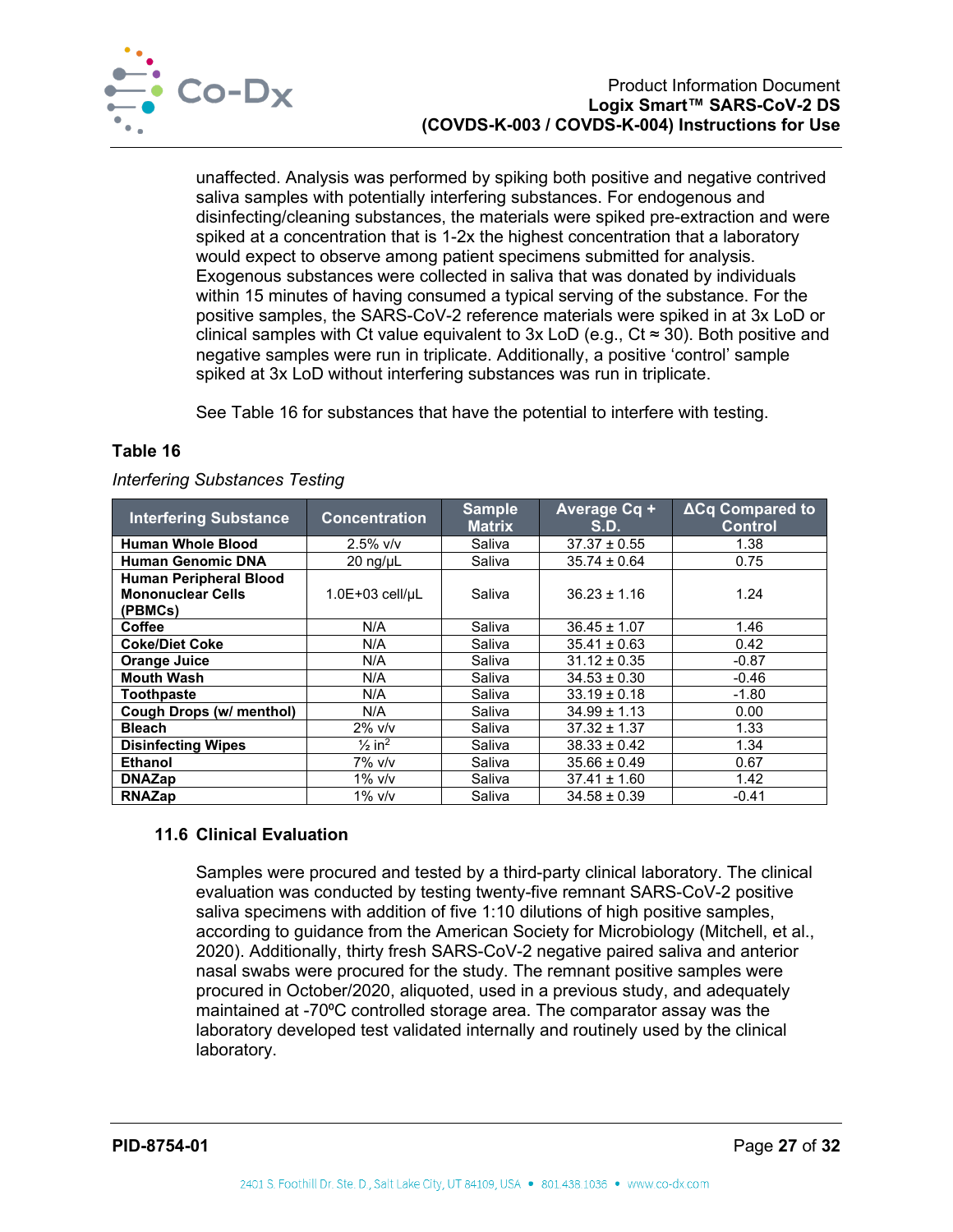

The 30 known positive remnant saliva and the fresh 30 negative specimens were treated with the Sample Processing Solution (Cat. no. SPS-DSR01) (Proteinase K solution) to expose the genetic material, then processed with Logix Smart SARS-CoV-2 DS (COVDS-K-004) according to instructions for use and were run on ABI 7500 Fast Dx.

The 30 fresh negative paired anterior nasal swab and saliva specimen were processed according to the laboratory validated internal procedures with automated extraction with KingFisher and run on the ABI 7500 Fast Dx.

Of the 30 remnant positive saliva samples, 29 had a positive call with Logix Smart SARS-CoV-2 DS and agreed with the sample call. Of the 30 negative paired saliva and anterior nasal swab specimens, all 30 pairs were negative with the comparator assay, the 30 negative saliva paired samples were processed with the Logix Smart SARS-CoV-2 DS kit and found in 100% agreement with the comparator assay. The results are summarized in [Table 17.](#page-28-1) See [Table 18](#page-29-0) for the performance summary.

## <span id="page-28-1"></span>**Table 17**

*Summary of Results for Clinical Evaluation of Logix Smart SARS-CoV-2 DS*

<span id="page-28-0"></span>

|                                              |                 | Laboratory's routine LDT<br>(Paired saliva<br>and anterior nasal swab) | <b>Total</b><br>samples |    |
|----------------------------------------------|-----------------|------------------------------------------------------------------------|-------------------------|----|
|                                              |                 | <b>Negative</b>                                                        | <b>Positive</b>         |    |
| <b>Logix Smart SARS-CoV-2 DS</b><br>(Saliva) | <b>Negative</b> | 30                                                                     | 0                       | 30 |
|                                              | <b>Positive</b> |                                                                        | 29                      | 30 |
| <b>Positive Agreement (PPA)</b>              |                 |                                                                        | 96.7% (29/30)           |    |
| <b>Negative Agreement (NPA)</b>              |                 |                                                                        | 100% (30/30)            |    |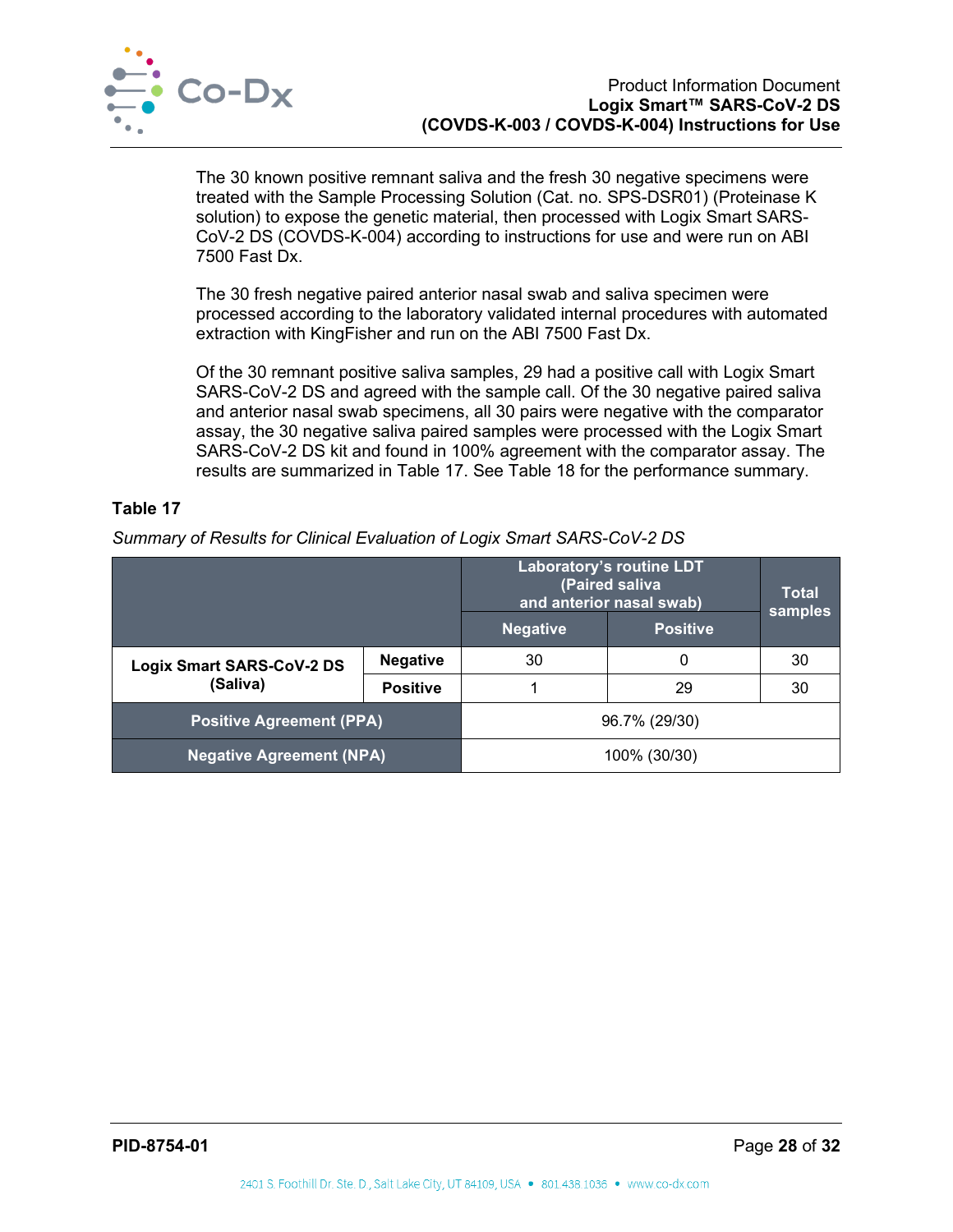

## **11.7 Performance Summary**

## <span id="page-29-0"></span>**Table 18**

## *Performance Summary for Logix Smart SARS-CoV-2 DS (COVDS-K-003 / COVDS-K-004)*

| <b>Application</b>                                                        | Qualitative Multiplex real-time RT-PCR test kit for the detection of SARS-CoV-2 RNA<br>targeting two genes, RdRp in the polygene Orf1ab region and gene E, using a sample<br>processing technique that eliminates the use of the nucleic acid extraction/purification<br>process.                                                                                                                                                                                                                                                                                                                                                                                                                                       |                                                                      |                      |
|---------------------------------------------------------------------------|-------------------------------------------------------------------------------------------------------------------------------------------------------------------------------------------------------------------------------------------------------------------------------------------------------------------------------------------------------------------------------------------------------------------------------------------------------------------------------------------------------------------------------------------------------------------------------------------------------------------------------------------------------------------------------------------------------------------------|----------------------------------------------------------------------|----------------------|
|                                                                           |                                                                                                                                                                                                                                                                                                                                                                                                                                                                                                                                                                                                                                                                                                                         | <b>Specifications</b>                                                |                      |
|                                                                           |                                                                                                                                                                                                                                                                                                                                                                                                                                                                                                                                                                                                                                                                                                                         | <b>Limit of Detection</b>                                            |                      |
| <b>Thermocycler</b>                                                       |                                                                                                                                                                                                                                                                                                                                                                                                                                                                                                                                                                                                                                                                                                                         | <b>Proteinase K solution</b>                                         | LoD (>95% detection) |
| CoDx Box Cycler<br>(Co-Diagnostics)                                       |                                                                                                                                                                                                                                                                                                                                                                                                                                                                                                                                                                                                                                                                                                                         | Sample Processing Solution (SPS-<br>DSR01)<br>(Co-Diagnostics, Inc.) | 3,000 copies/mL      |
| MIC qPCR Cycler (BioMolecular<br>Systems)                                 |                                                                                                                                                                                                                                                                                                                                                                                                                                                                                                                                                                                                                                                                                                                         | Sample Processing Solution (SPS-<br>DSR01)<br>(Co-Diagnostics, Inc.) | 1,700 copies/mL      |
| QuantStudio 5<br>(Thermo Fisher Scientific)                               |                                                                                                                                                                                                                                                                                                                                                                                                                                                                                                                                                                                                                                                                                                                         | Sample Processing Solution (SPS-<br>DSR01)<br>(Co-Diagnostics, Inc.) | 3,500 copies/mL      |
| CFX 96 Touch<br>(Bio-Rad)                                                 |                                                                                                                                                                                                                                                                                                                                                                                                                                                                                                                                                                                                                                                                                                                         | Sample Processing Solution (SPS-<br>DSR01)<br>(Co-Diagnostics, Inc.) | 5,000 copies/mL      |
| ABI 7500 Fast Dx (Thermo Fisher<br>Scientific)                            |                                                                                                                                                                                                                                                                                                                                                                                                                                                                                                                                                                                                                                                                                                                         | Sample Processing Solution (SPS-<br>DSR01)<br>(Co-Diagnostics, Inc.) | 2,000 copies/mL      |
|                                                                           |                                                                                                                                                                                                                                                                                                                                                                                                                                                                                                                                                                                                                                                                                                                         | MagMAX Viral/Pathogen Proteinase K<br>(Thermo Fisher Scientific)     | 1,000 copies/mL      |
| <b>Analytical</b><br><b>Specificity</b><br>(Wet test cross<br>reactivity) | Does not cross-react with the following: Human coronavirus OC43, Human coronavirus<br>HKU1, Human coronavirus NL63, MERS-coronavirus, Human (hMPV), Parainfluenza<br>virus 3, Enterovirus (e.g., EV68), Respiratory syncytial virus, Rhinovirus, Chlamydia<br>pneumoniae, Haemophilus influenzae, Legionella pneumophila, Mycobacterium<br>tuberculosis, Streptococcus pneumoniae, Streptococcus pyogenes, Bordetella pertussis,<br>Mycoplasma pneumoniae, Pneumocystis jirovecii (PJP), microbial flora in the human<br>respiratory tract, Candida albicans, Pseudomonas aeruginosa, Staphylococcus<br>epidermidis, Streptococcus salivarius<br>May cross-react poorly with the following: SARS-coronavirus (1) (2003) |                                                                      |                      |
| Sensitivity*                                                              | 96.7%                                                                                                                                                                                                                                                                                                                                                                                                                                                                                                                                                                                                                                                                                                                   |                                                                      |                      |
| Specificity*                                                              | 100.0%                                                                                                                                                                                                                                                                                                                                                                                                                                                                                                                                                                                                                                                                                                                  |                                                                      |                      |
| <b>Sample type</b>                                                        | Saliva                                                                                                                                                                                                                                                                                                                                                                                                                                                                                                                                                                                                                                                                                                                  |                                                                      |                      |
| <b>Time to detection</b>                                                  |                                                                                                                                                                                                                                                                                                                                                                                                                                                                                                                                                                                                                                                                                                                         | Approximately 90 minutes, depending on the instrument used           |                      |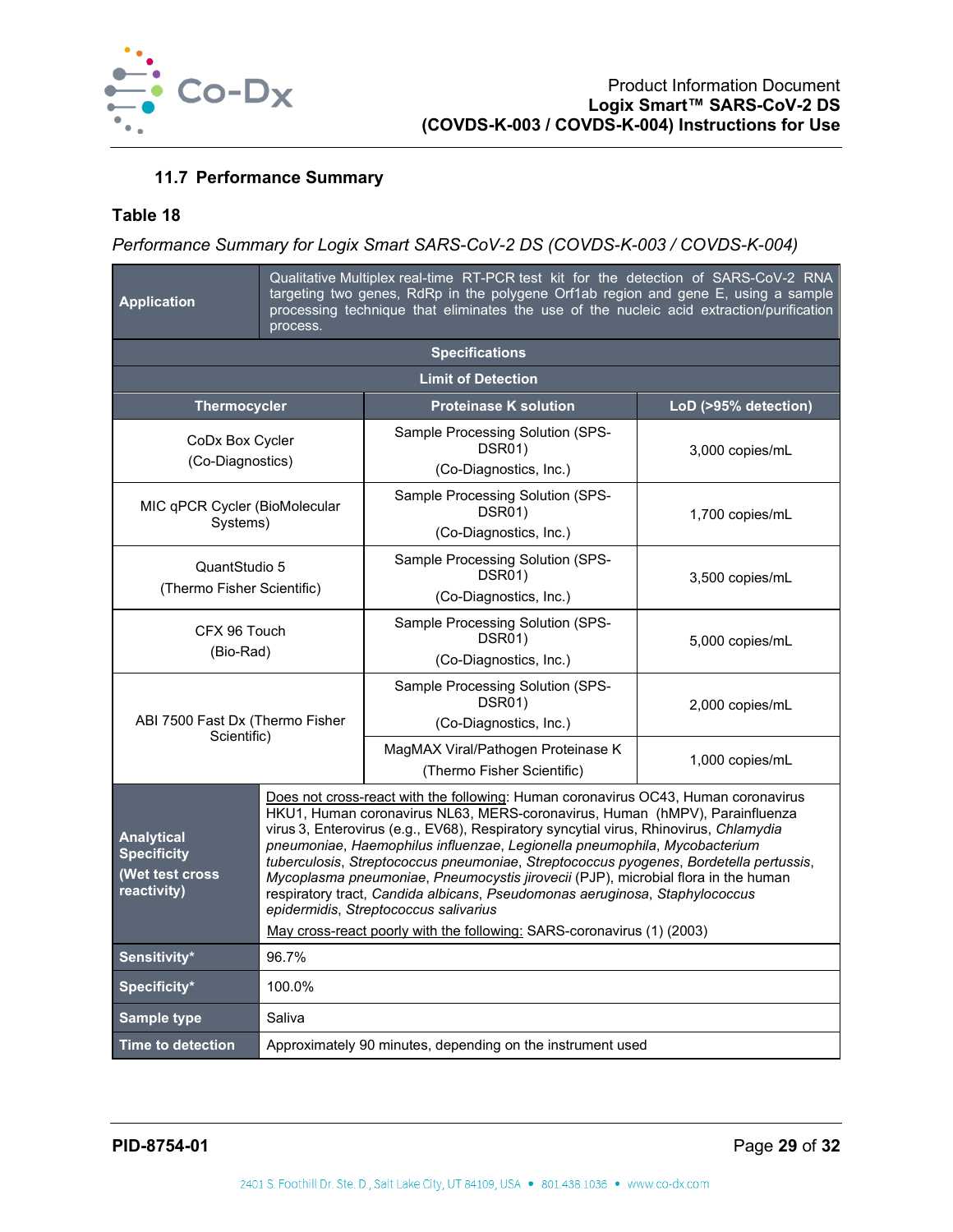

#### Product Information Document **Logix Smart™ SARS-CoV-2 DS (COVDS-K-003 / COVDS-K-004) Instructions for Use**

| <b>Proteinase K</b>                    | Sample Processing Solution (Co-Diagnostics, Inc.)                                                                                                                                                                                                                                                                                                                                                |
|----------------------------------------|--------------------------------------------------------------------------------------------------------------------------------------------------------------------------------------------------------------------------------------------------------------------------------------------------------------------------------------------------------------------------------------------------|
| reagent                                | MagMAX Viral/Pathogen Proteinase K (Thermo Fisher Scientific)                                                                                                                                                                                                                                                                                                                                    |
| compatibility                          | ٠                                                                                                                                                                                                                                                                                                                                                                                                |
| <b>Thermal cycler</b><br>compatibility | CoDx Box Cycler (Co-Diagnostics, Inc.)<br>MIC qPCR Cycler (BMS, BioMolecular Systems)<br>$\bullet$<br>QuantStudio 5 (Thermo Fisher Scientific)<br>CFX96 Touch (Bio-Rad)<br>ABI 7500 Fast (Thermo Fisher Scientific)<br>The test utilizes the following fluorescent dyes:<br>FAM (green channel): SARS-CoV-2 RNA<br>CF610 (ROX) (red channel): Internal Positive Control (IPC) Human RNaseP.<br>٠ |

\*Results obtained from clinical evaluation with 30 remnant positive saliva samples, and 30 negative paired saliva and anterior nasal swabs.

## <span id="page-30-0"></span>**12 MANUFACTURER AND AUTHORIZED REPRESENTATIVE**



**Manufacturer:** Co-Diagnostics, Inc 2401 S Foothill Dr. Ste D Salt Lake City, UT 84109 Phone: +1 (801) 438-1036 Email: [info@co-dx.com](mailto:info@co-dx.com) Website: [www.co-dx.com](http://www.co-dx.com/)





## **Authorized Representative:**

mdi Europa GmbH Langenhagener Str. 71 D-30855 Hannover-Langenhagen Germany Phone: +49 511 39 08 95 30 Email[:info@mdi-europa.com](mailto:info@mdi-europa.com) Website: [www.mdi-europa.com](http://www.mdi-europa.com/)

## <span id="page-30-1"></span>**13 REFERENCES**

- CDC. (2009). *Biosafety in Microbiological and Biomedical Laboratories (BMBL) 5th Edition.* Retrieved from CDC Laboratories: https://www.cdc.gov/labs/BMBL.html
- CDC. (2017, Oct 27). *CDC Laboratory Training: Good Laboratory Practices for Molecular Genetics Testing*. Retrieved Mar 5, 2019, from Centers for Disease Control and Prevention: https://www.cdc.gov/labtraining/training-courses/good-lab-practices-molecular-geneticstesting.html
- CDC. (2020, Feb 16). *Interim Laboratory Biosafety Guidelines for Handling and Processing Specimens Associated with Coronavirus Disease 2019 (COVID-19).* Retrieved September 15, 2018, from World Health Organization: https://www.cdc.gov/coronavirus/2019 ncov/lab/lab-biosafety-

guidelines.html?CDC\_AA\_refVal=https%3A%2F%2Fwww.cdc.gov%2Fcoronavirus%2F201 9-ncov%2Flab-biosafety-guidelines.html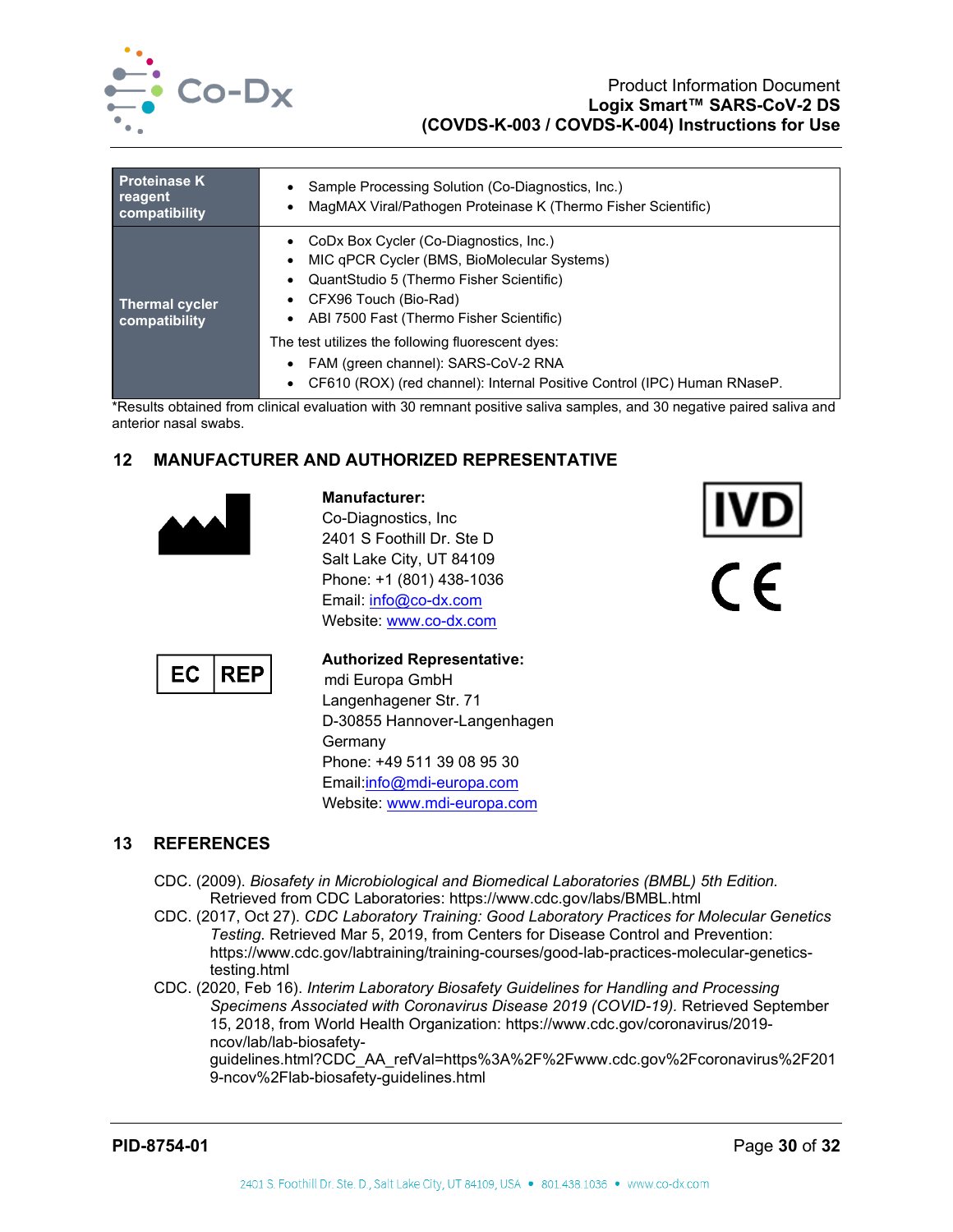

- CDC. (2021, Jun 15). *COVID-19: SARS-CoV-2 Variant Classifications and definitions > Variant of Concern*. Retrieved Jun 19, 2021, from Centers for Disease Control and Prevention: https://www.cdc.gov/coronavirus/2019-ncov/variants/variant-info.html
- ECDC. (2021, Jun 18). *SARS-CoV-2 Variants of Concern as of 18 Jun 2021 > Variants of Concern*. Retrieved Jun 19, 2021, from European Centre for Disease Prevention and Control: https://www.ecdc.europa.eu/en/covid-19/variants-concern
- GOV.UK. (2021, May 19). *Coronavirus (COVID-19): Rules, guidance and support > Variants of concern or under investigation: data up to 19 May 2021*. Retrieved Jun 19, 2021, from GOV.UK: https://www.gov.uk/government/publications/covid-19-variants-genomicallyconfirmed-case-numbers/variants-distribution-of-cases-data#variants-of-concern-or-underinvestigation-data-up-to-19-may-2021
- Mitchell, S. L., St. George, K., Rhoads, D. D., Butler-Wu, S. M., Dharmarha, V., McNult, P., . . . B., M. (2020). Understanding, Verifying, and Implementing Emergency Use Authorization Molecular Diagnostics for the Detection of SARS-CoV-2 RNA. *Journal of Clinical Microbiology, 58*(8), 1-8.
- Poritz, M., & Ririe, K. (2014, Mar). Getting things backwards to prevent primer dimers. *Journal of Molecular Diagnosis*, 159-62. doi:10.1016/j.jmoldx.2014.01.001
- Satterfield, B. (2014, Mar). Cooperative primers: 2.5 million-fold improvement in the reduction of nonspecific amplification. *Journal of Molecular Diagnosis*, 163-73. doi:10.1016/j.jmoldx.2013.10.004
- Viana, R. V., & Wallis, C. L. (2011). Good Clinical Laboratory Practices (GLCP) for Molecular Based Tests Used in Diagnostic Laboratories. In D. I. Akyar, *Wide Spectra of Quality Control* (pp. 29-52). InTech. Retrieved from http://www.intechopen.com/books/widespectra-of-quality-control/goodclinical-laboratory-practice-gclp-for-molecular-based-testsused-in-diagnostic-laboratories
- WHO. (2004). *Laboratory Biosafety Manual.* Retrieved from Emergencies preparedness, response: https://www.who.int/csr/resources/publications/biosafety/WHO\_CDS\_CSR\_LYO\_2004\_11/ en/
- WHO. (2021, Jun 15). *Tracking SARS-CoV-2 Variants*. Retrieved Jun 19, 2021, from World Health Organization: https://www.who.int/en/activities/tracking-SARS-CoV-2-variants/